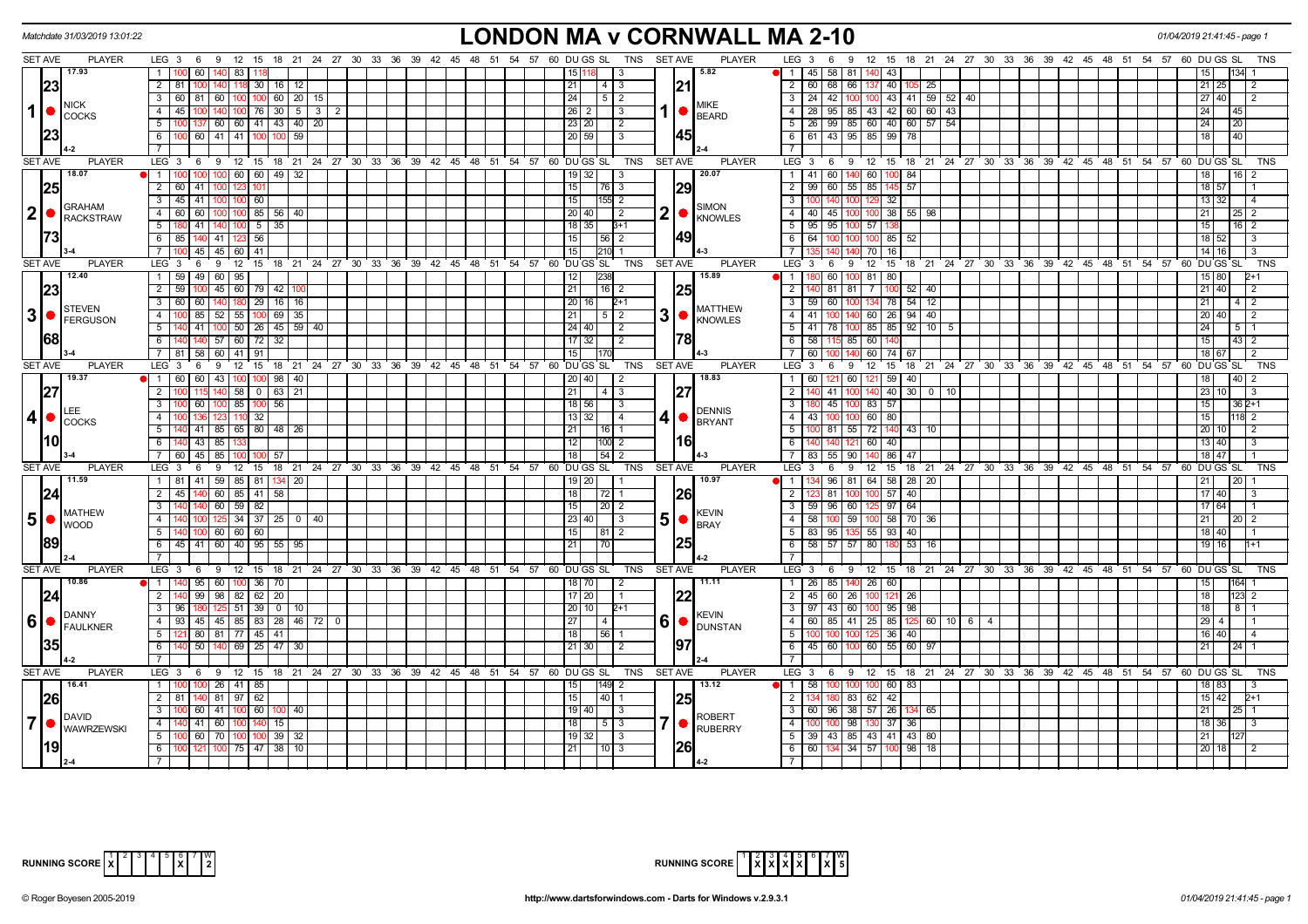|     |                                                                                                                                                                                                                                            | Matchdate 31/03/2019 13:01:22                                  |                                                                                               | <b>LONDON MA v CORNWALL MA 2-10</b>                                                            |                                                                                                         | 01/04/2019 21:41:56 - page 2 |             |                 |
|-----|--------------------------------------------------------------------------------------------------------------------------------------------------------------------------------------------------------------------------------------------|----------------------------------------------------------------|-----------------------------------------------------------------------------------------------|------------------------------------------------------------------------------------------------|---------------------------------------------------------------------------------------------------------|------------------------------|-------------|-----------------|
|     | <b>SET AVE</b>                                                                                                                                                                                                                             | <b>PLAYER</b>                                                  | LEG <sub>3</sub><br>12<br>- 9<br>15<br>- 6                                                    | 18 21 24 27 30 33 36 39 42 45 48 51 54 57 60 DUGS SL<br><b>TNS</b><br><b>SET AVE</b><br>PLAYER | 15 18 21 24 27 30 33 36 39 42 45 48 51 54 57 60 DUGS SL<br>LEG <sub>3</sub><br>12<br>-6<br>9            |                              |             | <b>TNS</b>      |
|     |                                                                                                                                                                                                                                            | 9.16                                                           | 82   42   94   40  <br>73 I<br>16 <sup>1</sup><br>$\blacksquare$<br>$\overline{0}$            | 24<br>8.54<br>20 <sub>l</sub>                                                                  | 58 60 96 72 16<br>58<br>45<br>96                                                                        |                              | 24 16       |                 |
|     | 23                                                                                                                                                                                                                                         |                                                                | 22<br>43<br>30                                                                                | 18<br> 22<br>$ 106 $ 3                                                                         | $44 \mid 56$<br>45<br>$\overline{2}$<br>96<br>96<br>30                                                  |                              | 20 56       |                 |
|     |                                                                                                                                                                                                                                            |                                                                | 77 29 99 125 45 70<br>$\mathbf{3}$                                                            | 18 <br> 56 1                                                                                   | 180 58 97 24<br>$\mathbf{3}$<br>42   100                                                                |                              | $17 \ 24$   | $2+1$           |
|     |                                                                                                                                                                                                                                            | IBEN<br>$\vert 8 \vert$ $\bullet$ $\vert_{\texttt{CHEESEMAN}}$ | 83<br>38 <br>23                                                                               | JEZ<br>8<br>$15 \mid 38$<br>$2 + 2$<br>CAMPE                                                   | 59 83 41<br>$\overline{4}$                                                                              | 15 <sup>1</sup>              |             |                 |
|     |                                                                                                                                                                                                                                            |                                                                | $81$ 85 46 97 92 60 40<br>5                                                                   | 19   40                                                                                        | 86 81 38 16<br>5                                                                                        | 18                           |             | $ 40 $ 2        |
|     |                                                                                                                                                                                                                                            |                                                                | 45   41   38   81   36   61   39   60   80<br>6                                               | 194<br>27<br>120                                                                               | 45 58 58 93<br>100 26 57 56 0 8<br>6                                                                    |                              | $30 \mid 8$ |                 |
|     |                                                                                                                                                                                                                                            |                                                                |                                                                                               |                                                                                                | $\overline{7}$                                                                                          |                              |             |                 |
|     | <b>SET AVE</b>                                                                                                                                                                                                                             | <b>PLAYER</b>                                                  | 12<br>15 18 21 24 27 30 33 36 39 42 45 48 51 54 57 60 DUGS SL<br>LEG <sup>3</sup><br>9<br>- 6 | <b>TNS</b><br><b>SET AVE</b><br><b>PLAYER</b>                                                  | 18 21 24 27 30 33 36 39 42 45 48 51 54 57 60 DUGS SL<br>LEG <sup>3</sup><br>$12 \quad 15$<br>- 6<br>- 9 |                              |             | <b>TNS</b>      |
|     |                                                                                                                                                                                                                                            | 8.15                                                           | 24<br>$81 \ 41$<br>20<br>95<br>-60 I                                                          | 21<br>7.57<br> 40                                                                              | 59<br>$-41$<br>78 30 10<br>83<br>60<br>●I 1 I                                                           |                              | 22 10       |                 |
|     | 24                                                                                                                                                                                                                                         |                                                                | 96<br>58<br>96<br>19                                                                          | 18 <br> 24 <br>32 2                                                                            | 58<br>97   46<br>$\overline{2}$<br>60<br>100                                                            |                              | 17 46       |                 |
|     |                                                                                                                                                                                                                                            |                                                                | 97<br>30<br>$94$ 80 40<br>$\mathbf{3}$<br>60                                                  | 19   40                                                                                        | 60<br>81<br>$\mathbf{3}$<br>45 60<br>40 I<br>66                                                         | 21 I                         |             | 12 <sub>1</sub> |
|     |                                                                                                                                                                                                                                            | CONAN<br>$9$ $\bullet$ $\mathsf{COMAN}$ WHITEHEAD              | $41 \mid 60 \mid 60 \mid 55 \mid 6 \mid 59 \mid$<br>$\overline{4}$                            | <b>DAVID</b><br>9<br>21<br> 80 1<br>$\blacksquare$ MILLS                                       | $100 \ 35 \ 16$<br>30   85   95<br>$\overline{4}$<br>140                                                |                              | $21 \ 16$   |                 |
|     |                                                                                                                                                                                                                                            |                                                                | 35 85 44 100 66<br>5<br>59                                                                    | 18<br> 12 2                                                                                    | $\frac{60}{65}$ 65   99   66   60   91   60<br>5                                                        |                              | 21 60       |                 |
|     | l13l                                                                                                                                                                                                                                       |                                                                | 6                                                                                             | 144                                                                                            | 6                                                                                                       |                              |             |                 |
|     |                                                                                                                                                                                                                                            |                                                                |                                                                                               |                                                                                                | $\overline{7}$                                                                                          |                              |             |                 |
|     | <b>SET AVE</b>                                                                                                                                                                                                                             | <b>PLAYER</b>                                                  | LEG <sub>3</sub><br>12<br>້ 15<br>6<br>9                                                      | 18 21 24 27 30 33 36 39 42 45 48 51 54 57 60 DUGS SL<br>TNS<br><b>SET AVE</b><br><b>PLAYER</b> | 18 21 24 27 30 33 36 39 42 45 48 51 54 57 60 DUGS SL<br>$LEG \ 3$<br>9<br>$12 \quad 15$<br>- 6          |                              |             | TNS             |
|     |                                                                                                                                                                                                                                            | 6.32                                                           | 140 96 58 30<br>35 I<br>60                                                                    | 11.24<br>18<br> 82                                                                             | 60<br>96   85  <br>40<br>100                                                                            |                              | 18 40       |                 |
|     | 24 <br>58 132 37<br>57<br>18<br>$92+1$<br>26<br>60<br>$16$   16<br>$\overline{2}$<br>$\overline{28}$<br>$\overline{2}$<br>45<br>22   99   78   62   15   0<br>24<br>$50 \ 60 \ 54 \ 36 \ 20$<br>$51+1$<br>3<br><b>WAYNE</b><br><b>NEIL</b> |                                                                |                                                                                               | $20 \mid 16$                                                                                   |                                                                                                         |                              |             |                 |
|     |                                                                                                                                                                                                                                            |                                                                |                                                                                               |                                                                                                |                                                                                                         |                              | 22 20       |                 |
| ∣d• |                                                                                                                                                                                                                                            | <b>BROWN</b>                                                   | $85$ 81<br>$59$ 78<br>92<br>$\overline{4}$                                                    | <b>∣0 ●</b><br>15<br>106<br><b>MENEER</b>                                                      | 40<br>$\overline{4}$<br>58<br>63<br>ınr                                                                 |                              | 17140       |                 |
|     |                                                                                                                                                                                                                                            |                                                                | 5                                                                                             |                                                                                                | 5                                                                                                       |                              |             |                 |
|     | 03                                                                                                                                                                                                                                         |                                                                | 6                                                                                             | 103                                                                                            | 6                                                                                                       |                              |             |                 |
|     |                                                                                                                                                                                                                                            |                                                                |                                                                                               |                                                                                                | $\overline{7}$                                                                                          |                              |             |                 |
|     | <b>SET AVE</b>                                                                                                                                                                                                                             | <b>PLAYER</b>                                                  | 21 24 27 30 33 36<br>LEG <sub>3</sub><br>12<br>9<br>15<br>18                                  | <b>SET AVE</b><br><b>PLAYER</b><br>54<br>57<br>60 DU GS SL<br>TNS<br>39 42 45<br>48 51         | LEG <sup>3</sup><br>18 21 24 27 30 33 36<br>12 15<br>39 42 45<br>$48$ 51<br>9<br>- 6                    | 54<br>57 60 DU GS SL         |             | <b>TNS</b>      |
|     |                                                                                                                                                                                                                                            | 13.87                                                          | 43 60<br>-25 I                                                                                | 17.18<br> 112 2<br>$15 \mid$                                                                   | $10\quad20$<br>60 I<br>41                                                                               |                              | 16   20     |                 |
|     | 24                                                                                                                                                                                                                                         |                                                                | 40 55 35 81 59                                                                                | 18 <br>25<br>186                                                                               | 100 60<br>$\overline{2}$<br>60<br>60<br>100                                                             |                              | 18 60       |                 |
|     |                                                                                                                                                                                                                                            | <b>TOMMY</b>                                                   | 85 45 51 0 40                                                                                 | 19 40 <br>2<br><b>MICHEAL</b>                                                                  | $41 \mid 99 \mid 42$<br>$\overline{\cdot \cdot \cdot}$<br>40<br>$7^{\circ}$                             | 21 I                         |             | $52$ 2          |
|     | 11●                                                                                                                                                                                                                                        | SANWELL                                                        | 55   94   20   32<br>$\overline{4}$<br>60                                                     | 20 32<br>$\overline{2}$<br><b>JONES</b>                                                        | 59<br>$\overline{4}$<br>58 60<br>60<br>100                                                              | 18                           |             | 25 2            |
|     |                                                                                                                                                                                                                                            |                                                                | 58<br>60<br>-5<br>45 I<br>26                                                                  | 18<br>72   2                                                                                   | 60<br>60<br>5<br>97<br>40<br>-24 I<br>40                                                                |                              | 21   40     |                 |
|     | 12                                                                                                                                                                                                                                         |                                                                | $100$ 36<br>$126$ 28 16<br>55<br>$145$   95<br>- 6                                            | 83<br>22 16 <br>$\overline{2}$                                                                 | 141 60 60 60 80<br>$42 \mid 38$<br>6                                                                    | 21                           |             | $20$   1        |
|     |                                                                                                                                                                                                                                            |                                                                | 84<br>83<br>60<br>60                                                                          | 15<br>74 I 1<br>$4 - 3$                                                                        | 58<br>71<br>47                                                                                          |                              | $17$ 58     |                 |
|     | <b>SET AVE</b>                                                                                                                                                                                                                             | <b>PLAYER</b>                                                  | LEG <sub>3</sub><br>21 24 27 30 33 36 39 42 45 48 51<br>12<br>15<br>18                        | <b>SET AVE</b><br><b>PLAYER</b><br><b>TNS</b><br>54<br>57<br>60 DU GS SL                       | <b>LEG</b><br>18 21 24 27 30 33 36 39 42 45 48 51<br>12<br>15                                           | 54<br>57<br>60               | DU GS SL    | <b>TNS</b>      |
|     |                                                                                                                                                                                                                                            | 12.94                                                          | 24                                                                                            | 15.21<br>$8P+1$<br>18                                                                          | 32<br>-80<br>81<br>68                                                                                   |                              | 17 32       |                 |
|     | 25                                                                                                                                                                                                                                         |                                                                | $145$ 99 36 10<br>$\overline{2}$<br>100 81                                                    | <b>26</b><br>21<br>$\vert 10 \vert 2$                                                          | $140$ 80 30 0 10<br>$\overline{2}$<br>41<br>100                                                         |                              | 23 10       | $\overline{3}$  |
|     |                                                                                                                                                                                                                                            | <b>LEWIS</b>                                                   | $85 \ 82 \ 0$<br>$\sqrt{28}$<br>81                                                            | 21 28 <br><b>GARETH</b>                                                                        | 48 100 93<br>3 I<br>59<br>-81<br>100                                                                    | 18 I                         |             | 20 2            |
|     |                                                                                                                                                                                                                                            | $12 \bullet  _{\text{MCGURN}}^{\text{LEWIS}}$                  | 83   45  <br>$ 180 $ 93<br>$\overline{4}$<br>100                                              | $12$ $\bullet$ $\frac{GAKE1B}{GRIFFTHS}$<br>15 93 <br>$2+1$                                    | $62$   60<br>4 <sup>1</sup><br>121 100 84                                                               | 15                           |             | $174$ 2         |
|     |                                                                                                                                                                                                                                            |                                                                | 60 43 41 41 100 60<br>5                                                                       | 18<br>$ 156 $ 1                                                                                | $5$ T<br>61<br>60 60<br>100 I                                                                           | 18 12                        |             |                 |
|     | 31                                                                                                                                                                                                                                         |                                                                | $100$ 43 60 60<br>6                                                                           | 96 <br>15<br> 98 2                                                                             | 100 100 95 59 95 52<br>6                                                                                |                              | $17 \ 52$   |                 |
|     |                                                                                                                                                                                                                                            |                                                                |                                                                                               | $7\overline{ }$                                                                                |                                                                                                         |                              |             |                 |

| aulkner 24.35<br>OP:<br>war     | Simon Knowles 29.49<br>ЮI                                           |
|---------------------------------|---------------------------------------------------------------------|
| <b>RUNNING SCORE   X</b><br>. . | 11 I 12 I V<br>.<br><b>INNING SCORE</b><br>$\overline{\phantom{a}}$ |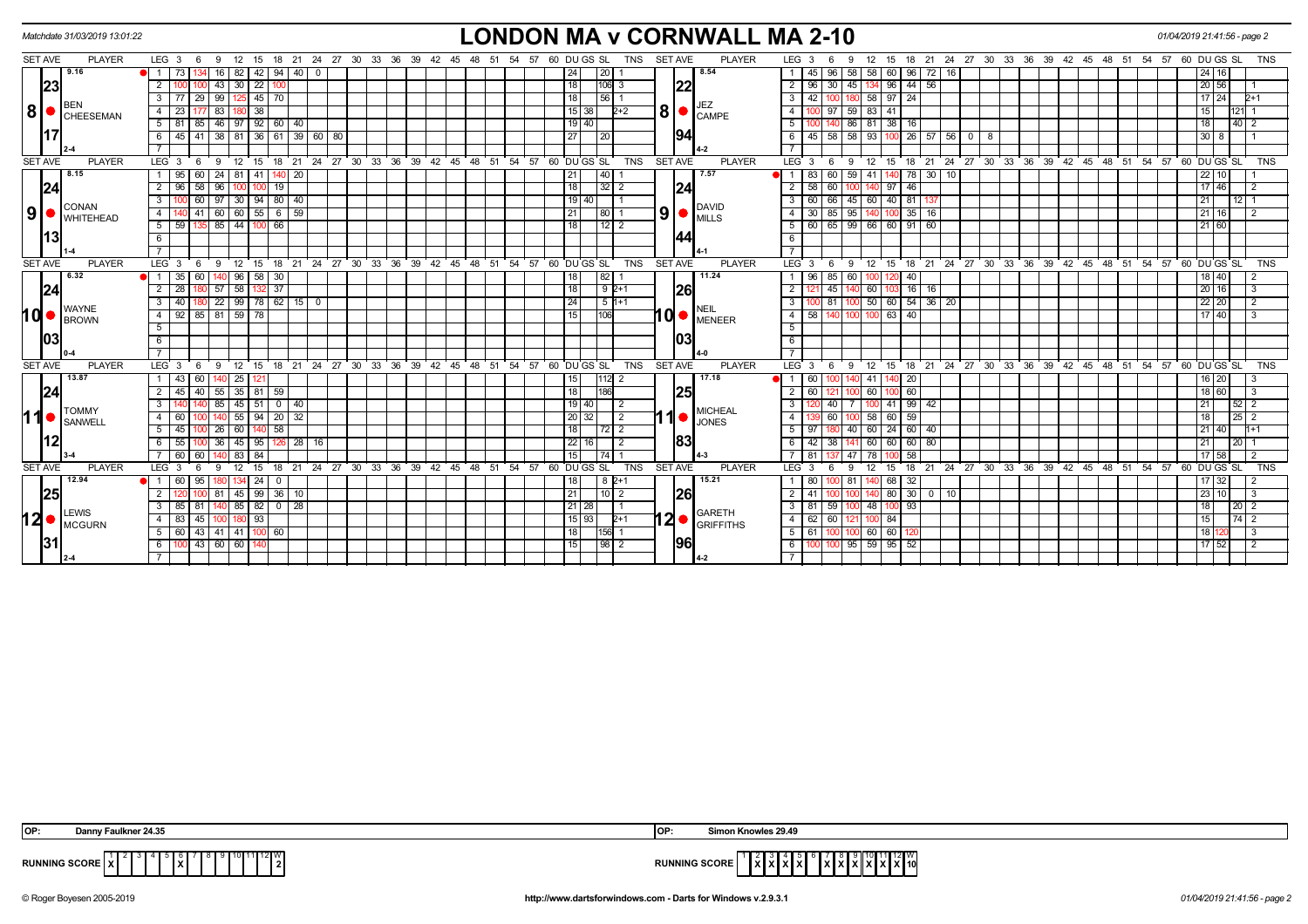| <b>LONDON MA</b>        |   |                |            |             |            |             |            |      |     |             | <b>CORNWALL MA</b>      |     |        |      |            |       |            |             |            |      |     |             |
|-------------------------|---|----------------|------------|-------------|------------|-------------|------------|------|-----|-------------|-------------------------|-----|--------|------|------------|-------|------------|-------------|------------|------|-----|-------------|
| <b>PLAYER</b>           |   | W/L LLWON LOST | <b>AVE</b> | <b>TAVE</b> | <b>PTS</b> | <b>DRTS</b> | <b>TON</b> | TON+ | 180 | <b>TONS</b> | <b>IPLAYER</b>          | W/L | LWON l | LOST | <b>AVE</b> | TAVE  | <b>PTS</b> | <b>DRTS</b> | <b>TON</b> | TON+ | 180 | <b>TONS</b> |
| <b>Nick Cocks</b>       | W |                | 23.23      | 17.93       | 2997       | 129         |            |      |     | 16          | Mike Beard              |     |        |      | 21.45      | 5.82  | 2767       | 129         |            |      |     |             |
| <b>Graham Rackstraw</b> |   |                | 25.73      | 18.07       | 3010       | 117         | 13         |      |     | $16+1$      | Simon Knowles           |     |        |      | 29.49      | 20.07 | 3450       |             |            |      |     | 17          |
| Steven Ferguson         |   |                | 23.68      | 12.40       | 3078       | 130         |            |      |     | $10+1$      | Matthew Knowles         |     |        |      | 25.78      | 15.89 | 3455       | 134         |            |      |     | $13+1$      |
| Lee Cocks               |   |                | 27.10      | 19.37       | 3333       | 123         |            |      |     | 17          | Dennis Bryant           | w   |        |      | 27.16      | 18.83 | 3313       | 122         |            |      |     | $15+1$      |
| Mathew Wood             |   |                | 24.89      | 11.59       | 2763       | 111         |            |      |     | -9          | Kevin Brav              | W   |        |      | 26.25      | 10.97 | 2966       | 113         |            |      |     | $9+1$       |
| Danny Faulkner          |   |                | 24.35      | 10.86       | 2946       | 121         |            |      |     | $8+1$       | Kevin Dunstan           |     |        |      | 22.97      | 11.11 | 2687       |             |            |      |     |             |
| David Wawrzewski        |   |                | 26.19      | 16.41       | 2802       | 107         |            |      |     | 15          | <b>Robert Ruberry</b>   |     |        |      | 25.26      | 13.12 | 2854       |             |            |      |     | $11+1$      |
| Ben Cheeseman           |   |                | 23.17      | 9.16        | 2804       | 121         |            |      |     | $7+2$       | l Jez Campe             |     |        |      | 22.94      | 8.54  | 2845       | 124         |            |      |     | $7+1$       |
| Conan Whitehead         |   |                | 24.13      | 8.15        | 2341       | 97          |            |      |     |             | David Mills             |     |        |      | 24.44      | 7.57  | 2493       |             |            |      |     |             |
| Wayne Brown             |   |                | 24.03      | 6.32        | 1802       | 75          |            |      |     | $4 + 2$     | Neil Meneer             | W   |        |      | 26.03      | 11.24 | 2004       |             |            |      |     | 10          |
| Tommy Sanwell           |   |                | 24.12      | 13.87       | 3063       | 127         |            |      |     | 11          | Micheal Jones           |     |        |      | 25.83      | 17.18 | 3410       | 132         | 10         |      |     | $14+1$      |
| Lewis McGurn            |   |                | 25.31      | 12.94       | 2734       | 108         |            |      |     | $10+2$      | <b>Sareth Griffiths</b> |     |        |      | 26.96      | 15.21 | 2912       |             | 12         |      |     | 14          |
| <b>TOTALS</b>           |   | 29             |            |             | 33673      | 1366        |            | 36   |     | 130+9       | <b>TOTALS</b>           |     | 44     |      |            | 0.00  | 35156      | 1388        | <b>Q7</b>  |      |     | $131 + 6$   |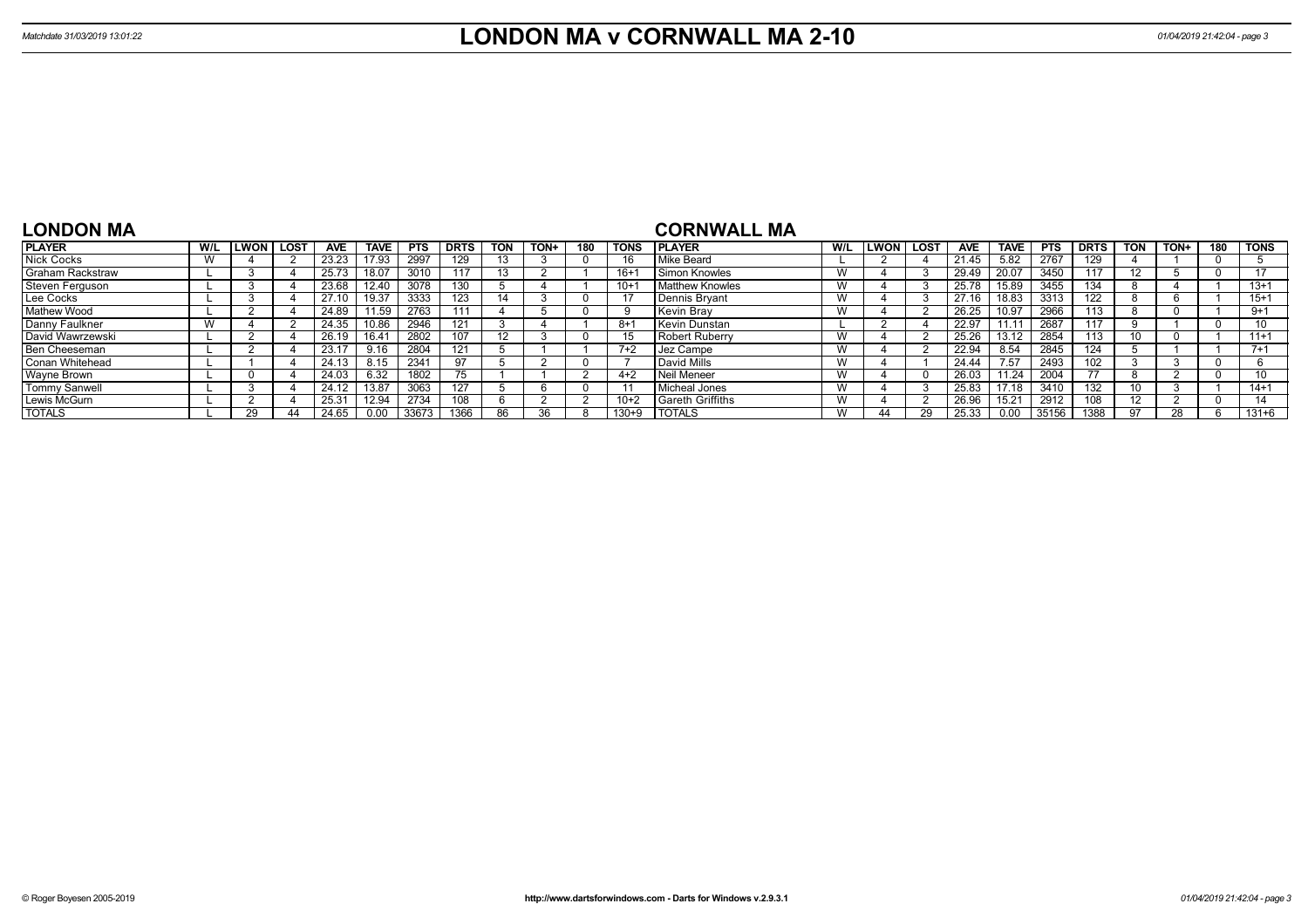| Matchdate 31/03/2019 10:44:41    |                                                                                                      | <b>LONDON WA v CORNWALL WA 2-4</b>                                                                                                                                                | 01/04/2019 21:40:48 - page 1                                        |
|----------------------------------|------------------------------------------------------------------------------------------------------|-----------------------------------------------------------------------------------------------------------------------------------------------------------------------------------|---------------------------------------------------------------------|
| <b>SET AVE</b><br><b>PLAYER</b>  | LEG <sub>3</sub><br>24 27 30 33 36 39 42 45 48 51<br>12<br>18 21<br>- 6<br>-9<br>- 15                | 60 DU GS SL<br><b>SET AVE</b><br><b>PLAYER</b><br>LEG <sub>3</sub><br>18 21 24 27 30 33 36 39 42 45 48 51<br>54 57<br>TNS<br>12<br>- 15                                           | 54 57 60 DU GS SL<br><b>TNS</b>                                     |
| 2.37                             | 12<br>80<br>62<br>85<br>-81<br>$\overline{\mathbf{0}}$                                               | 2.46<br>83<br>26 12 <br>21<br>$57 \mid 42 \mid$<br>14<br>85<br>74 I<br>60<br>-41                                                                                                  | 27<br>24                                                            |
| 18 <br><b>STEPH</b>              | 33<br>16<br>2<br>30<br>85<br>$\sqrt{25}$<br>45<br>85<br>45<br>137                                    | <b>16</b><br>25 16 <br>29<br>60<br>$\overline{2}$<br>26<br>66<br>$92$   94<br> 13 <br><b>BECKY</b>                                                                                | 24<br>40                                                            |
| $\mathbf{1}$<br><b>STUTLEY</b>   | 80   25   95   59   40   44   20   10   10<br>58<br>3<br>-60 I                                       | 22 33 30<br>$36$   57   30  <br>31 10 <br>$\mathbf{3}$<br>121<br>20 0<br><b>CURNOW</b>                                                                                            | 33<br>$20 \overline{2}$                                             |
| 33                               | $\overline{4}$                                                                                       | $\overline{4}$<br> 89                                                                                                                                                             |                                                                     |
|                                  | 5                                                                                                    | $\overline{5}$                                                                                                                                                                    |                                                                     |
| <b>PLAYER</b><br><b>SET AVE</b>  | LEG <sub>3</sub><br>18 21 24 27 30 33 36 39 42 45 48 51 54 57<br>$12 \quad 15$<br>- 6<br>- 9         | <b>PLAYER</b><br>60 DUGS SL<br>TNS<br><b>SET AVE</b><br>LEG <sup>3</sup><br>$^{\circ}$ 12<br>- 15<br>- 6<br>9                                                                     | 18 21 24 27 30 33 36 39 42 45 48 51 54 57 60 DUGS SL<br><b>TNS</b>  |
| 0.00<br>17                       | 80<br>26<br>60 60<br>$75$ 81<br>60                                                                   | 7.50<br>21<br>59<br>85<br>60<br>19 45<br>-52<br> 22                                                                                                                               | 20 52                                                               |
| <b>JOANNE</b>                    | $41 \ 60 \ 24 \ 60 \ 61$<br>$\overline{2}$<br>11<br>80                                               | $29 \mid 32 \mid 39$<br>21<br>164<br>$\overline{2}$<br>60<br>l 41<br><b>NIKKI</b>                                                                                                 | $24 \overline{39}$                                                  |
| $\mathbf{2}$<br><b>DEAMER</b>    | $41 \ 60 \ 60$<br>41 45 60<br>$\mathbf{3}$<br>60<br>l 41 l                                           | 2<br>45<br>$55 \mid 26$<br>60<br>24<br>$\sqrt{93}$<br>3<br>85<br>110 20<br><b>FURSE</b>                                                                                           | 24 20                                                               |
| 98                               | $\overline{4}$                                                                                       | $\overline{4}$<br>10                                                                                                                                                              |                                                                     |
|                                  | $5\overline{)}$                                                                                      | 5                                                                                                                                                                                 |                                                                     |
| <b>SET AVE</b><br><b>PLAYER</b>  | LEG <sub>3</sub><br>24<br>27<br>12<br>18<br>21<br>-6<br>-9<br>15                                     | 30 33 36 39 42 45 48 51<br>$-57$<br>60 DU GS SL<br><b>TNS</b><br><b>SET AVE</b><br><b>PLAYER</b><br>LEG <sup>®</sup><br>24<br>27<br>54<br>21<br>12<br>9<br>-15<br>18<br>-3        | 30 33 36 39 42 45 48 51<br>54 57 60 DU GS SL<br><b>TNS</b>          |
| 8.43<br> 20                      | 43<br>22<br>45<br>83<br>85                                                                           | 4.00<br>65<br>$0$   36<br>24<br> 40 <br>41<br>45<br>52<br>l 81<br>18                                                                                                              | 25 36                                                               |
| <b>KERRY</b>                     | 26<br>$100$ 32<br>32<br>$\overline{2}$<br>24<br>92<br>35<br>  60                                     | 27 32<br>42<br>$\overline{2}$<br>22<br>87<br>41 41<br>$41 \mid 60$<br>45<br><b>JACQUI</b>                                                                                         | 24<br>122                                                           |
| 3 <sup>1</sup><br><b>KILLICK</b> | $82$ 24<br>87<br>3<br>42<br>60 26                                                                    | 3<br>21 24 <br>45 81 43<br>$\overline{\mathbf{3}}$<br>11<br>$11+1$<br>43<br>45<br><b>CHAMPION</b>                                                                                 | 21<br>133                                                           |
| 36                               | $-43$ 100<br>41<br>23<br>$\overline{4}$<br>60<br>l 45<br>45                                          | 60<br>$63 \mid 74$<br>21<br>$\overline{4}$<br>99 81<br> 144  1<br>24<br>98                                                                                                        | 20 74                                                               |
|                                  | 40<br>60<br>$\overline{27}$<br>5 <sub>1</sub><br>95<br>41                                            | 60<br>45<br>21   41<br>5<br>26 60<br>$\overline{2}$<br>26<br>JI 41<br>$2 - 3$                                                                                                     | 21<br>143                                                           |
| <b>SET AVE</b><br><b>PLAYER</b>  | ່ 21<br>LEG <sup>3</sup><br>12<br>18<br>9<br>15<br>-6                                                | 24 27 30 33 36 39 42 45 48 51 54 57 60 DUGS SL<br><b>TNS</b><br><b>PLAYER</b><br><b>SET AVE</b><br><b>LEG</b><br>12<br>-3<br>9<br>15<br>18<br>-6                                  | 21 24 27 30 33 36 39 42 45 48 51 54 57 60 DUGS SL<br>TNS            |
| 4.80<br> 20                      | 59   56<br>85   60<br>$\blacksquare$ 1 1 41<br>60                                                    | 20 56 <br>6.11<br>60<br>26<br>125 60<br>19                                                                                                                                        | $123 - 2$<br>18                                                     |
| NIKKI                            | 60 36 41 60 85<br>2<br>81<br>41 I                                                                    | 21<br>81 59 64 26 20<br>$\overline{2}$<br>45<br>l 81<br><b>TRACEY</b>                                                                                                             | $22$ 20                                                             |
| 4<br><b>PATTEN</b>               | $60$   42<br>$\mathbf{3}$<br>45<br>-41<br>60<br>1001                                                 | 21<br>59<br> 72 1<br>3<br>$85$   41<br>41 95<br>40<br>140.<br><b>HANCOCK</b>                                                                                                      | $20$ 40                                                             |
| 35                               | 38<br>60 81<br>$41 \mid 23$<br>16<br>l 81                                                            | 25<br>36<br>16 I<br>4<br>41<br>$\sqrt{26}$<br>60<br>40 26<br>24 45 60<br> 99                                                                                                      | 27                                                                  |
|                                  | 60<br>45<br>40<br>5<br>26<br>60<br>60                                                                | 27<br>$\overline{22}$<br>40<br>16<br>5 <sup>5</sup><br>22<br>26<br>50<br>99<br>40                                                                                                 | $25$ 40                                                             |
| <b>SET AVE</b><br><b>PLAYER</b>  | 27<br>33<br>36<br>39<br><b>LEG</b><br>30                                                             | <b>TNS</b><br>42<br>45<br>48<br>51<br>54<br>57<br><b>SET AVE</b><br><b>PLAYER</b><br>LEG <sup>'</sup><br>27<br>33<br>36<br>60<br>DU GS SL<br>30                                   | 39<br>48<br>54<br>60 DU GS SL<br>42<br>45<br>51<br>57<br><b>TNS</b> |
| 4.00<br> 17                      | 55<br><b>36</b><br>$\sqrt{90}$<br>27<br>60<br>43<br>25                                               | 27<br> 24 <br>5.80<br>24<br>82<br>81<br>24<br>$\overline{2}$<br>35<br>-25                                                                                                         | 30 35                                                               |
| <b>SHAZ</b>                      | 42<br>24<br>78<br>$45 \mid 25$<br>2<br>60<br>$\sqrt{21}$<br>-26                                      | 27<br>100<br>2<br>87<br>66<br>$\overline{4}$<br>$\Omega$<br>$\Omega$<br>-4<br><b>SARAH</b>                                                                                        | $25 \mid 4$                                                         |
| 5<br>$\bigcup$ DEBOO             | 60<br>62<br>$\mathbf{3}$<br>45<br>26<br>94<br>l 74<br>40 l                                           | 5<br> 24 74 <br>43<br>59<br>43<br>$\mathbf{3}$<br>$82 \mid 48$<br>-60<br>61<br>45<br>GILL                                                                                         | 24<br>60                                                            |
| COSTELLO<br> 38                  | $25 \mid 59$<br>62<br>45<br>79<br>41<br>$20 \mid 16$<br>4<br>85<br>45                                | 32 16 <br>59<br>44<br>$100$ 44<br>10 <sup>1</sup><br>4<br>58<br>51<br>42<br>- 0<br>190                                                                                            | 30 <sub>1</sub><br>10 I                                             |
|                                  | 43<br>15<br>50<br>5<br>26<br>60                                                                      | $\overline{24}$<br>25<br>5<br>85<br>57<br>57<br>45                                                                                                                                | 27 25                                                               |
| <b>PLAYER</b><br><b>SET AVE</b>  | $33^\circ$<br>36<br>LEG <sup>1</sup><br>21<br>24<br>27<br>30<br>39<br>12<br>18<br>$\mathbf{B}$<br>15 | 54<br><b>TNS</b><br><b>SET AVE</b><br><b>PLAYER</b><br>LEG <sup>'</sup><br>ີ 33<br>36<br>42<br>45<br>48<br>51<br>57<br>60 DU GS SL<br>24<br>27<br>30<br>12<br>18<br>21<br>g<br>15 | 48<br>54<br>60 DU GS SL<br><b>TNS</b><br>39<br>42 45<br>51<br>57    |
| 6.23<br> 18                      | $\overline{2}$<br>181<br>28<br>18   0  <br>-94                                                       | 8.88<br>$\overline{2}$<br>25<br>44<br>60 49<br>30   8<br>-2<br>100<br> 21                                                                                                         | 24<br>$2 \mid 2$                                                    |
| <b>DEBS</b>                      | 45<br>45<br>59<br>$\overline{2}$<br>26<br>43<br>l 41<br>45                                           | 21<br>$\overline{2}$<br>81<br>$55$ 81<br>78<br>$98$ 56<br>197<br>22<br>30<br><b>SUE</b>                                                                                           | $\boxed{24}$ 56                                                     |
| $6\vert$<br><b>WATLING</b>       | 80<br>60<br>$60$ 63<br>$100$ 26 34<br>16 32<br>-30 I<br>3 <sup>1</sup>                               | $6 \mid$<br>38<br> 28 <br>3<br>44 41 45<br>$100 \ 65 \ 4$<br>32 I<br>100 60<br>$\overline{1}$<br><b>SHEPHERD</b>                                                                  | 27<br>$4 \mid 2$                                                    |
| 18                               | 45<br>60<br>60<br>25<br>$100$ 60<br>4 I                                                              | 18<br>$30 \mid 99 \mid 52 \mid 16$<br>4<br>41   1<br>$ 151 $ 1<br>123<br> 54                                                                                                      | 20 16                                                               |
|                                  | $5 \mid 100 \mid 22 \mid 60 \mid 100 \mid 43 \mid 45 \mid 28$                                        | 21<br>$ 103 $ 2<br>$5 \mid 81 \mid 45 \mid$<br>100 60 25<br>100 90                                                                                                                | 21 90                                                               |

 $2 \sqrt{3}$ **X** 5 6 W



**RUNNING SCORE**  $\overline{X}$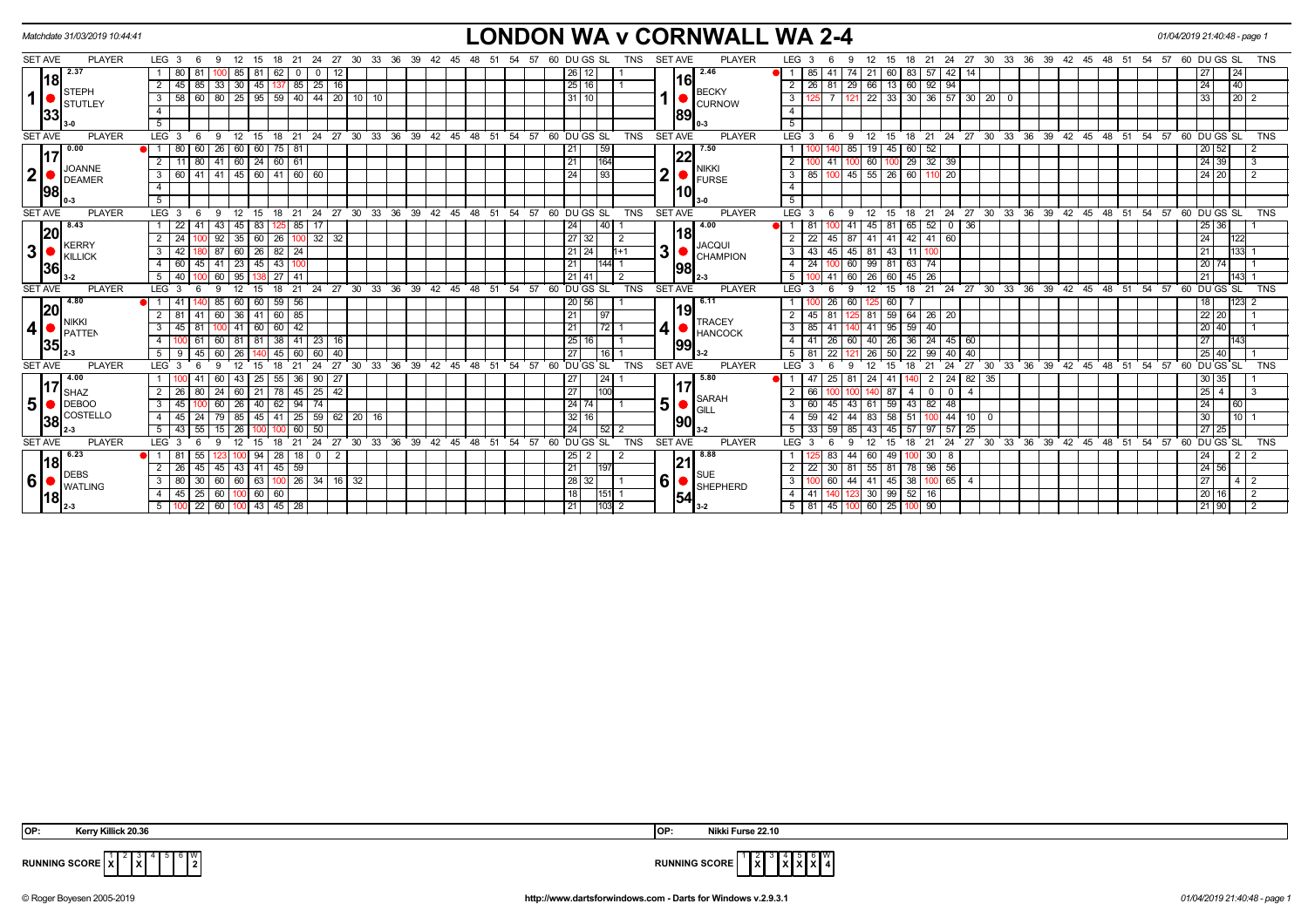## **LONDON WA**

### **CORNWALL WA**

| <b>PLAYER</b>        | LWON | . LOST | <b>AVE</b> | <b>TAVE</b> | <b>PTS</b> | <b>DRTS</b> | <b>TON</b> | TON+ | 180 | <b>TONS</b> | <b>I PLAYER</b>     | W/L | LWON | LOS <sup>®</sup> | <b>AVE</b> | <b>TAVE</b> | <b>PTS</b> | <b>DRTS</b> | <b>TON</b> | TON+ | 180 | <b>TONS</b> |
|----------------------|------|--------|------------|-------------|------------|-------------|------------|------|-----|-------------|---------------------|-----|------|------------------|------------|-------------|------------|-------------|------------|------|-----|-------------|
| <b>Steph Stutley</b> |      |        | 18.33      | 2.37        | 1503       | 82          |            |      |     |             | <b>Becky Curnow</b> |     |      |                  | 16.89      | 2.46        | 1419       | 84          |            |      |     |             |
| Joanne Deamer        |      |        | 17.98      |             | 1187       |             |            |      |     |             | l Nikki Furse       | W   |      |                  | 22.10      | 7.50        | 1503       | 68          |            |      |     |             |
| <b>Kerry Killick</b> |      |        | 20.36      | 8.43        | 2321       | 114         |            |      |     |             | Jacqui Champion     |     |      |                  | 18.98      | 4.00        |            | 111         |            |      |     |             |
| Nikki Patten         |      |        | 20.35      | 80          | 2320       | 114         |            |      |     |             | Tracey Hancock      |     |      |                  | 19.99      | 6.11        | 2239       | 112         |            |      |     |             |
| Shaz Deboo Costello  |      |        | 17.38      |             | 2329       | 131         |            |      |     |             | Sarah Gill          | W   |      |                  | 17.90      | 5.80        | 2435       | 136         |            |      |     |             |
| <b>Debs Watling</b>  |      |        | 18.18      | .23         | 2054       |             |            |      |     |             | <b>Sue Shepherd</b> | W   |      |                  | 1.54       | 8.88        | 2499       | 116         |            |      |     |             |
| <b>TOTALS</b>        |      |        | 18.80      |             | 11714      | 623         | 20         |      |     | $23+7$      | <b>TOTALS</b>       | W   |      | $\overline{A}$   | 19.46      | 0.00        | 12202      | 627         |            |      |     |             |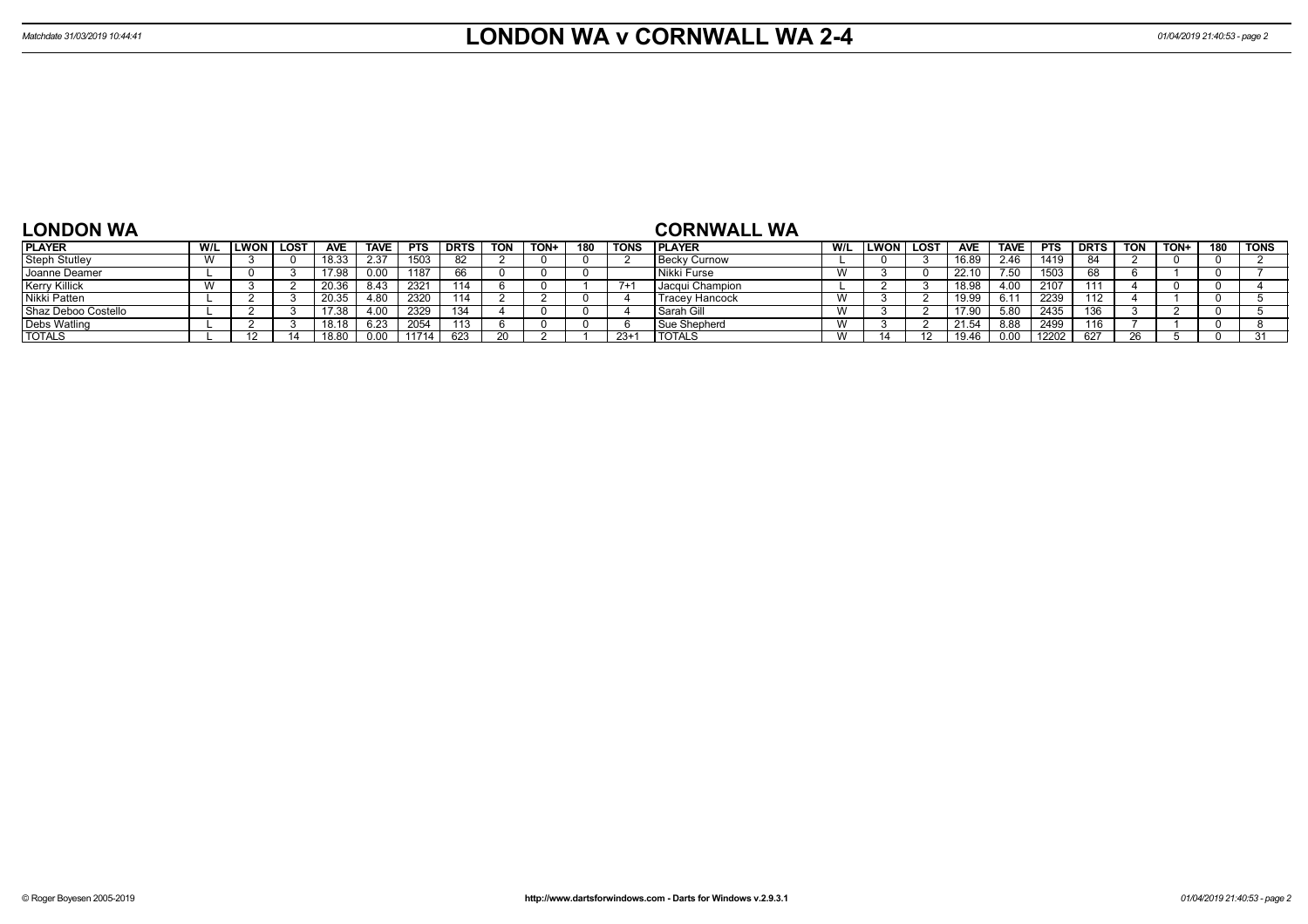|                | Matchdate 30/03/2019 13:29:37                                                                                                                                                                                                                                                                                   |                                                                                                   | <b>LONDON MB v CORNWALL MB 6-6</b>                                                                                                                                                                            | 01/04/2019 21:40:19 - page 1       |
|----------------|-----------------------------------------------------------------------------------------------------------------------------------------------------------------------------------------------------------------------------------------------------------------------------------------------------------------|---------------------------------------------------------------------------------------------------|---------------------------------------------------------------------------------------------------------------------------------------------------------------------------------------------------------------|------------------------------------|
| <b>SET AVE</b> | <b>PLAYER</b>                                                                                                                                                                                                                                                                                                   | LEG 3 6 9 12 15 18 21 24 27 30 33 36 39 42 45 48 51 54 57 60 DUGS SL                              | TNS SET AVE<br><b>PLAYER</b><br>LEG 3 6 9 12 15 18 21 24 27 30 33 36 39 42 45 48 51 54 57 60 DUGS SL                                                                                                          | TNS                                |
|                | 4.60                                                                                                                                                                                                                                                                                                            | 95 43 57 44 53<br>1                                                                               | $1195$ [90]<br>180 55 45 0 36<br>89 I<br>7.60                                                                                                                                                                 |                                    |
|                | 21                                                                                                                                                                                                                                                                                                              | 2   100   45   15   43   81   83   58   56   10   0   0                                           | 22<br>2   45   60   60   59   60   59   94   48   8   0   8<br>33<br> 10 1                                                                                                                                    | $33 \mid 8$                        |
|                | DANNY                                                                                                                                                                                                                                                                                                           | 95   140   80   60   94   24<br>$\overline{3}$                                                    | $3   60   45   45   83   100   100   68$<br> 18 <br>81<br><b>SIMON</b>                                                                                                                                        | 21 68<br>2                         |
| $1$ $\bullet$  | BROWN                                                                                                                                                                                                                                                                                                           | $\frac{60}{60}$ 60 100 55 90 60 76<br>$\overline{4}$                                              | 4 85 45 140 59 84 56<br>  20   76  <br>FURSE                                                                                                                                                                  | 18<br>32.                          |
|                |                                                                                                                                                                                                                                                                                                                 | $5$   41   55   59   60   81   84                                                                 | $5$   45   140   60   100   23   57   76<br>l 18 l<br>1121                                                                                                                                                    | $21 \, 76$<br>$\overline{2}$       |
|                | 28                                                                                                                                                                                                                                                                                                              | 6                                                                                                 | - 6 I                                                                                                                                                                                                         |                                    |
|                |                                                                                                                                                                                                                                                                                                                 | $\overline{7}$                                                                                    | $\overline{7}$                                                                                                                                                                                                |                                    |
| <b>SET AVE</b> | <b>PLAYER</b>                                                                                                                                                                                                                                                                                                   | LEG 3<br>6 9 12 15 18 21 24 27 30 33 36 39 42 45 48 51 54 57 60 DUGS SL                           | <b>SET AVE</b><br><b>PLAYER</b><br>LEG 3 6 9 12 15 18 21 24 27 30 33 36 39 42 45 48 51 54 57 60 DUGS SL<br>TNS                                                                                                | TNS                                |
|                | 9.54                                                                                                                                                                                                                                                                                                            | 1 43 60 41 45 180 52 80                                                                           | 19.74<br>1 60 43 100 100 100 78<br> 20 80 <br>$1 + 1$                                                                                                                                                         | 18 <sup>1</sup><br> 20 <br>3       |
|                | 23                                                                                                                                                                                                                                                                                                              | 2 81 45 47 95 96                                                                                  | 15 <br> 25<br>$\overline{2}$<br>60<br>$95 \mid 34 \mid 32$                                                                                                                                                    | 16 32<br>$2+1$                     |
|                |                                                                                                                                                                                                                                                                                                                 | 100 41 59 79 81 83<br>3 <sup>7</sup><br>58                                                        | 3   25   60<br>100 100 45 100<br> 21 83                                                                                                                                                                       | 18<br>$71 \overline{\phantom{0}3}$ |
| 2 ●            | <b>CHRIS</b>                                                                                                                                                                                                                                                                                                    | 100 96 44 60 49 70 12<br>$\overline{4}$<br>66 I                                                   | <b>DAVE</b><br>$2$ $\bullet$ $\overline{\phantom{a}}$ $\overline{\phantom{a}}$ $\overline{\phantom{a}}$ $\overline{\phantom{a}}$ $\overline{\phantom{a}}$<br>4 60 45 125 45 100 101 0 21 4<br> 24 <br>I 4 I 1 | $25 \quad 4$<br>$\mathcal{B}$      |
|                | <b>I</b> HOGG                                                                                                                                                                                                                                                                                                   | $5 \mid 100 \mid 100 \mid 21 \mid 60 \mid 58 \mid 94$                                             | 18 <br> 68 2<br>51<br>60 60 81 75<br>100                                                                                                                                                                      | 18 75<br>$\overline{2}$            |
|                | 1961                                                                                                                                                                                                                                                                                                            | 6 <sup>1</sup><br>$52 \mid 60 \mid 59 \mid 100 \mid 85 \mid 85 \mid 60$                           | 119<br>6 6 67 55 55 60 43 140 41<br>20 60                                                                                                                                                                     | 21<br>$40$   1                     |
|                |                                                                                                                                                                                                                                                                                                                 | 85   134   45   39   18  <br>$\overline{7}$                                                       | 18 <br>$\overline{40}$ $\overline{2}$<br>71<br>$35$ 12 51                                                                                                                                                     | 18 51<br>3                         |
| <b>SET AVE</b> | <b>PLAYER</b>                                                                                                                                                                                                                                                                                                   | 12<br>$^{\circ}$ 15<br>18 21 24 27 30 33 36 39 42 45 48 51 54 57 60 DUGS SL<br>LEG 3<br>6<br>9    | TNS<br><b>SET AVE</b><br><b>PLAYER</b><br>LEG 3<br>12<br>15<br>18 21 24 27 30 33 36 39 42 45 48 51 54 57 60 DUGS SL<br>6<br>9                                                                                 | TNS                                |
|                | 17.60                                                                                                                                                                                                                                                                                                           | $1 \quad 60$<br>180 61 60 0<br>100 <sup>1</sup><br>$\overline{0}$                                 | 12.24<br> 21 <br>$\sqrt{40}$ 2+1<br>  1   81   81   60   26   83   40   120  <br>10                                                                                                                           | $24 \overline{10}$                 |
|                | 25                                                                                                                                                                                                                                                                                                              | $\overline{2}$<br>41 60 60 100 80 20                                                              | 21<br>2 41 22 60 41 98 42<br>$19$ 20<br>$\vert$ 2                                                                                                                                                             | 18                                 |
|                |                                                                                                                                                                                                                                                                                                                 | $\overline{\mathbf{3}}$<br>45   95   60   23   58   88   16                                       | 3   100   83   46   41   43   60   42   51   35<br> 24 <br>16   1                                                                                                                                             | $26 \overline{)35}$                |
|                | <b>WILL</b>                                                                                                                                                                                                                                                                                                     | $\overline{4}$<br>177<br>$92$   32                                                                | JOE<br>  13   32<br>$3+1$<br>4 I<br>83   81<br>41                                                                                                                                                             | 12<br>196 1                        |
|                |                                                                                                                                                                                                                                                                                                                 | 59 120 20<br>5 <sup>5</sup><br>140<br>- 39                                                        | $3$ $\bullet$ $\vert_{\text{YENDLE}}$<br>140 65 45 140 28<br>$5 \mid 43$<br>16   20  <br>  3                                                                                                                  | 18<br>$40\overline{2}$             |
|                |                                                                                                                                                                                                                                                                                                                 | 81   140   43   55   60   54  <br>$6\overline{6}$<br>52                                           | 196<br>45 56 24 32<br> 21 <br>l 16 I 1<br>6                                                                                                                                                                   | 20 32<br>3                         |
|                |                                                                                                                                                                                                                                                                                                                 | $7^{\circ}$<br>60 140<br>59 40<br>28<br>-34                                                       | 40 2<br>- 7 I<br>140 36 46<br>$39 \mid 8$<br> 21 <br>60<br>32                                                                                                                                                 | 22 32<br>2                         |
| SET AVE        | <b>PLAYER</b>                                                                                                                                                                                                                                                                                                   | LEG <sub>3</sub><br>ີ 12<br>18 21 24 27 30 33 36 39 42 45 48 51 54 57 60 DUGS SL<br>15<br>-6<br>9 | <b>PLAYER</b><br>TNS<br><b>SET AVE</b><br>LEG <sub>3</sub><br>12 15 18 21 24 27 30 33 36 39 42 45 48 51 54 57 60 DUGS SL<br>6<br>9                                                                            | TNS                                |
|                | 8.61                                                                                                                                                                                                                                                                                                            | $1 \vert$<br>-81 I<br>40   45   71                                                                | 12.57<br>60 59 60<br>- 1 - I<br>$62$   20<br> 21 <br>16   2                                                                                                                                                   | 19 20                              |
|                |                                                                                                                                                                                                                                                                                                                 | $2$   45   85   45   140   43  <br>97                                                             | 46 1<br>2<br>60 83 120<br>18<br>6 32                                                                                                                                                                          | $21 \overline{32}$<br>3            |
|                | 25                                                                                                                                                                                                                                                                                                              | 95 13 26 125 81<br>$\overline{3}$                                                                 | 58 140 36 20<br>$\overline{18}$<br>$\sqrt{25}$ 2<br>$3 \mid 67$<br>180                                                                                                                                        | $16$ 20<br>$2+1$                   |
| 4              | <b>I</b> TONY                                                                                                                                                                                                                                                                                                   | $125$ 95 37<br>$\overline{4}$<br>43 <sup>1</sup><br>135                                           | <b>MARTIN</b><br>66 2<br>$4 \overline{60}$<br>100 177 32<br>32<br>l 15 l                                                                                                                                      | $17 \mid 32$<br>$3+1$              |
|                | HAMIT                                                                                                                                                                                                                                                                                                           | 5                                                                                                 | 4 I<br>$\blacksquare$ SMITH                                                                                                                                                                                   |                                    |
|                |                                                                                                                                                                                                                                                                                                                 | 6                                                                                                 | 5 <sup>5</sup>                                                                                                                                                                                                |                                    |
|                |                                                                                                                                                                                                                                                                                                                 | $\overline{7}$                                                                                    | 6<br>$\overline{7}$                                                                                                                                                                                           |                                    |
|                | <b>PLAYER</b>                                                                                                                                                                                                                                                                                                   | LEG <sub>3</sub>                                                                                  | <b>TNS</b><br><b>SET AVE</b><br><b>PLAYER</b><br>$LEG_3$                                                                                                                                                      |                                    |
| <b>SET AVE</b> | 7.82                                                                                                                                                                                                                                                                                                            | 6 9 12 15 18 21 24 27 30 33 36 39 42 45 48 51 54 57 60 DUGS SL                                    | 9 12 15 18 21 24 27 30 33 36 39 42 45 48 51 54 57 60 DUGS SL<br>6<br>6.50                                                                                                                                     | TNS                                |
|                |                                                                                                                                                                                                                                                                                                                 | $1$   45   60   45   60   60   85   60   7                                                        | ●   1   40   40   48   100   78   45   98   32   20  <br>79<br> 24                                                                                                                                            | 27 20                              |
|                | 24                                                                                                                                                                                                                                                                                                              | $\overline{2}$<br>100 39 85 45 83 56 40<br>43<br>10                                               | 25 10 <br> 21<br>2 36 60<br>$140 \t60 \t59 \t98 \t32$<br>$\overline{8}$                                                                                                                                       | 24<br>8                            |
|                | <b>I</b> MATT                                                                                                                                                                                                                                                                                                   | 125 45 95 79 36<br>$\overline{3}$                                                                 | 3   22   85   60   60   42   85<br>16 36 <br>$\sqrt{2}$<br><b>DANNY</b>                                                                                                                                       | 18<br>147                          |
| $5\bullet$     | <b>I</b> WINZAR                                                                                                                                                                                                                                                                                                 | 180 45 123 40 81 32<br>$\overline{4}$                                                             | $50$ $\sim$ $\sim$<br>4 60 86 100 100 60<br>  16   32  <br>$2 + 1$                                                                                                                                            | 15 <sup>1</sup><br>$95 \mid 2$     |
|                |                                                                                                                                                                                                                                                                                                                 | 5   60   60   85   80   43   133<br>40                                                            | 5   85   44   81   45   100   110   0<br>  20   40                                                                                                                                                            | 21<br>$36 \quad 2$                 |
|                |                                                                                                                                                                                                                                                                                                                 | 6                                                                                                 | 13<br>6                                                                                                                                                                                                       |                                    |
|                |                                                                                                                                                                                                                                                                                                                 | $\overline{7}$                                                                                    | <b>7</b> I                                                                                                                                                                                                    |                                    |
| <b>SET AVE</b> | <b>PLAYER</b>                                                                                                                                                                                                                                                                                                   | 9 12 15 18 21 24 27 30 33 36 39 42 45 48 51 54 57 60 DUGS SL<br>LEG $3 \t6$                       | 6 9 12 15 18 21 24 27 30 33 36 39 42 45 48 51 54 57 60 DUGSSL<br>TNS<br><b>SET AVE</b><br><b>PLAYER</b><br>LEG 3                                                                                              | TNS                                |
|                | 12.99                                                                                                                                                                                                                                                                                                           | 100 85 100 60 36 20<br>$\overline{1}$                                                             | 6.86<br>1   45   95   140   100   57  <br>32<br>$19$ 20<br>$\vert$ 3                                                                                                                                          | 32 <br>18<br>2                     |
|                | 25                                                                                                                                                                                                                                                                                                              | 60 118 60 100 40<br>2                                                                             | 22 <br>2 59 81 59 81 60 60<br>$17$ 40<br>l 3                                                                                                                                                                  | 18<br>101                          |
|                | SHANE                                                                                                                                                                                                                                                                                                           | $3-1$<br>0 41 43 100 39 100<br>38   40                                                            | 3   60   26   45   43   100   100   3<br>22 40<br>l 3<br>SAM                                                                                                                                                  | 21<br>124 2                        |
|                | $ 6 $ $ $ $\frac{1}{2}$ $\frac{1}{2}$ $\frac{1}{2}$ $\frac{1}{2}$ $\frac{1}{2}$ $\frac{1}{2}$ $\frac{1}{2}$ $\frac{1}{2}$ $\frac{1}{2}$ $\frac{1}{2}$ $\frac{1}{2}$ $\frac{1}{2}$ $\frac{1}{2}$ $\frac{1}{2}$ $\frac{1}{2}$ $\frac{1}{2}$ $\frac{1}{2}$ $\frac{1}{2}$ $\frac{1}{2}$ $\frac{1}{2}$ $\frac{1}{2}$ | $\overline{4}$<br>59 24 140 100 40<br>20                                                          | $60$ $\sim$ $\sim$<br>4 60 121 85 125 98<br>20 20<br>$\mathbf{B}$<br>0 1 0                                                                                                                                    | 21<br>$12 \mid 2$                  |
|                |                                                                                                                                                                                                                                                                                                                 | $5\overline{)}$                                                                                   | $5\overline{)}$                                                                                                                                                                                               |                                    |
|                | 1691                                                                                                                                                                                                                                                                                                            | 6                                                                                                 | 6                                                                                                                                                                                                             |                                    |
|                |                                                                                                                                                                                                                                                                                                                 | $7\overline{ }$                                                                                   | $\overline{7}$                                                                                                                                                                                                |                                    |
| <b>SET AVE</b> | <b>PLAYER</b>                                                                                                                                                                                                                                                                                                   | LEG 3 6 9 12 15 18 21 24 27 30 33 36 39 42 45 48 51 54 57 60 DUGS SL                              | <b>PLAYER</b><br>TNS<br><b>SET AVE</b><br>LEG 3<br>6 9 12 15 18 21 24 27 30 33 36 39 42 45 48 51 54 57 60 DUGS SL                                                                                             | TNS                                |
|                | 16.61                                                                                                                                                                                                                                                                                                           | 1 81 4 100 21 23 85 81 40 34                                                                      | ●   1   59   21   60   80   40   31   74   72   24   32   8<br> 32 <br>4.61                                                                                                                                   | -8                                 |
|                | <u> 19 </u>                                                                                                                                                                                                                                                                                                     | 2 80 23 41 81 100 70 32                                                                           | 2 61 121 97 58 40 92 32<br>$74$ 1<br> 21<br> 21                                                                                                                                                               | $20 \overline{32}$                 |
|                | <b>I</b> DEAN                                                                                                                                                                                                                                                                                                   | 3   100   61   99   11   140   83  <br>3   2                                                      | 3   97   40   21   60  <br>$59 \mid 42 \mid 62 \mid 20$<br> 24 <br>  2   2<br>100 <sub>l</sub><br><b>DANIEL</b>                                                                                               | $27$ 20                            |
| $\overline{7}$ | <b>COUGHLAN</b>                                                                                                                                                                                                                                                                                                 | $4$   41   100   36   42   40  <br>12.                                                            | 18 <br>$121$ 2<br>$-4$<br><b>JONES</b>                                                                                                                                                                        | 17 40<br>$\mathcal{P}$             |
|                |                                                                                                                                                                                                                                                                                                                 | $\overline{5}$                                                                                    | 5                                                                                                                                                                                                             |                                    |
|                | 1091                                                                                                                                                                                                                                                                                                            | 6                                                                                                 | 6                                                                                                                                                                                                             |                                    |
|                |                                                                                                                                                                                                                                                                                                                 | $\overline{7}$                                                                                    |                                                                                                                                                                                                               |                                    |



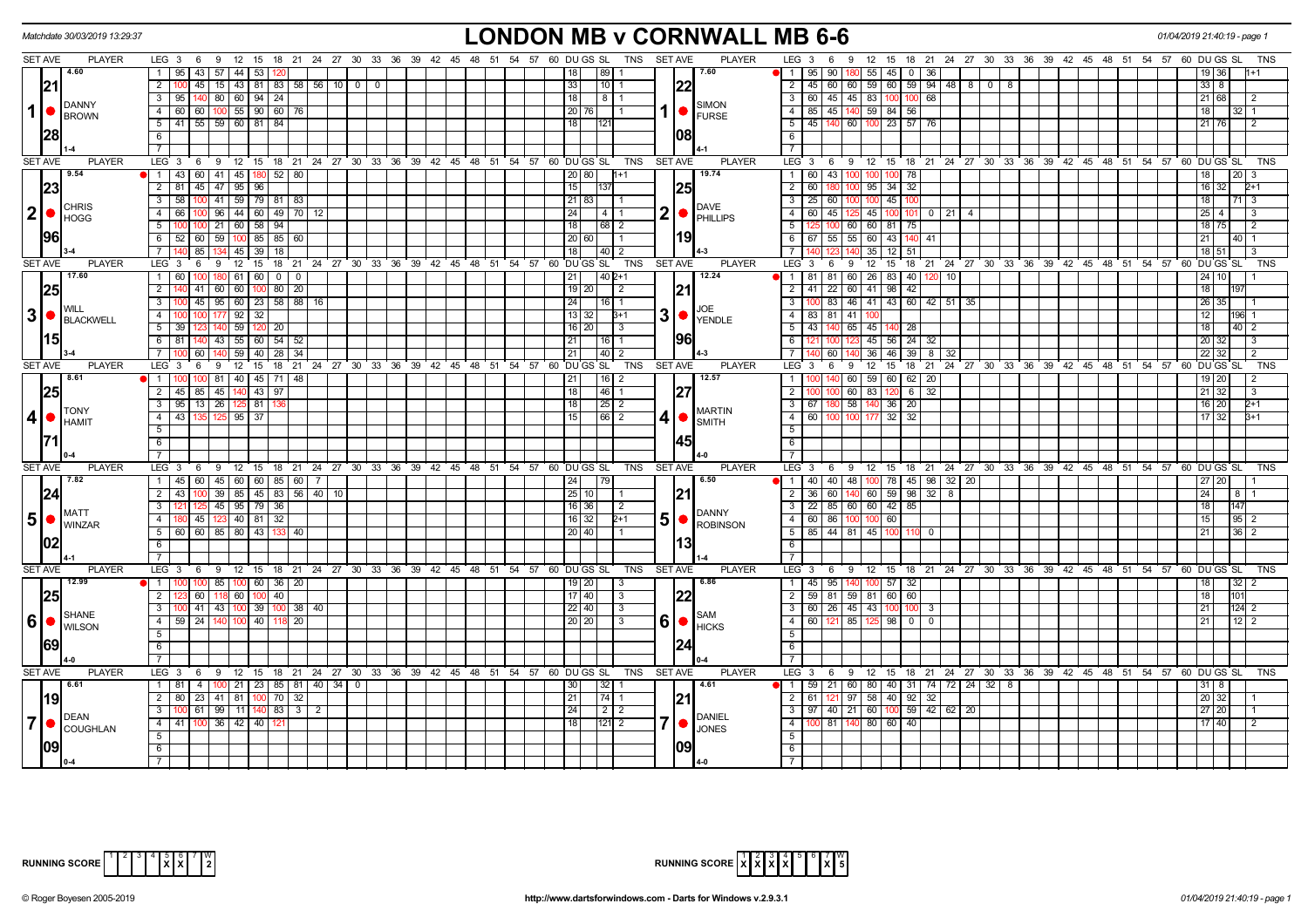|                | Matchdate 30/03/2019 13:29:37 |                                                             | <b>LONDON MB v CORNWALL MB 6-6</b>                                                                       | 01/04/2019 21:40:30 - page 2                                                                             |                  |
|----------------|-------------------------------|-------------------------------------------------------------|----------------------------------------------------------------------------------------------------------|----------------------------------------------------------------------------------------------------------|------------------|
| <b>SET AVE</b> | <b>PLAYER</b>                 | $LEG_3 6$<br>12 15<br>- 9                                   | 18 21 24 27 30 33 36 39 42 45 48 51 54 57 60 DU GS SL<br><b>PLAYER</b><br><b>SET AVE</b><br>TNS          | 15 18 21 24 27 30 33 36 39 42 45 48 51 54 57<br>LEG <sub>3</sub><br>60 DU GS SL<br>12<br>9<br>-6         | <b>TNS</b>       |
|                | 12.71                         | 83 24<br>$41 \mid 85$<br>1 <sup>1</sup>                     | 8.22<br>18<br>  68   2                                                                                   | 98   60<br>43<br>60                                                                                      |                  |
|                | 26                            | 95<br>$\overline{2}$<br>59<br>60<br>85<br>56<br>21          | 23<br>21<br>$25$   1                                                                                     | 59<br>$2 \mid 57$<br>42<br>19<br>- 6<br>$24 \overline{6}$<br>-81<br>95                                   |                  |
|                |                               | $137$   90   0<br>$\sqrt{36}$<br>95<br>43                   | 19 36 <br>l 2                                                                                            | 140 96 47 83 56<br>3   39                                                                                | $40$   1         |
| 8 ●            | <b>I</b> MATT<br>CROWLEY      | 60<br>40                                                    | <b>JOSH</b><br>$80$ $\sigma$ symons<br> 21 40 <br>  3                                                    | 66 56<br>21<br>4   27<br>32<br>66<br>60                                                                  | $\overline{54}$  |
|                |                               | 76<br>99   86   40<br>5                                     | $\sqrt{2}$<br>16   40                                                                                    | $5$   96<br>60 96 36 60<br>15                                                                            | 153              |
|                | 24                            | $80$   $62$  <br>40<br>85 I                                 | 140<br>16   40                                                                                           | $43 \mid 42$<br>6   46<br>59   96  <br>18                                                                | $115 - 1$        |
|                |                               |                                                             |                                                                                                          |                                                                                                          |                  |
| <b>SET AVE</b> | <b>PLAYER</b>                 | LEG <sub>3</sub><br>12<br>15<br>່ 18 ່ 21<br>24<br>- 6<br>9 | 27 30 33 36 39 42 45 48 51 54 57<br><b>PLAYER</b><br>60 DU GS SL<br><b>TNS</b><br><b>SET AVE</b>         | 15 18 21 24 27 30 33 36 39 42 45 48 51<br>54 57 60 DU GS SL<br>LEG <sub>3</sub><br>12<br>- 9<br>- 6      | <b>TNS</b>       |
|                | 15.80                         | 25<br>45<br>55<br>60                                        | 16.46<br>$\sqrt{21}$<br>  16   3                                                                         | 100 16 20 20<br>85<br>22 20                                                                              | 3                |
|                | 24                            | $\sqrt{20}$<br>59<br>60                                     | 24<br>21<br>40   2                                                                                       | $\overline{20}$<br>19 20<br>95<br>41<br>45   95                                                          | $\overline{2}$   |
|                | DARREN                        | 60<br>98<br>40<br>60<br>60 l<br>3                           | 19   40<br><b>DAVE</b>                                                                                   | 45<br>3   60<br>60<br>59<br>41<br>45<br>140<br>21                                                        | 51               |
| 9 ●            | <b>IRVING</b>                 | 45<br>45<br>46 I<br>60                                      | $\left  9 \right $ $\bullet$ Copplestone<br>18<br>$1141+1$                                               | $4 \mid 60$<br>83<br>57 40<br>16 40                                                                      | $\overline{2}$   |
|                |                               | 24<br>5<br>94<br>60                                         | $17 \mid 24$<br>$\sqrt{2}$                                                                               | $5 \mid 55$<br>62<br>19<br>18                                                                            | 40   2           |
|                | 28                            | $56$   40<br>60 I<br>45<br>-60 I                            | 82<br> 20 40 <br>$\sqrt{2}$                                                                              | 6<br>69   16<br>18                                                                                       | $16$   4         |
|                |                               | 60<br>54<br>30                                              | $10 2+1$<br>21                                                                                           | 59<br>59<br>59<br>96<br>52<br>23 16<br>60<br>16                                                          |                  |
| <b>SET AVE</b> | <b>PLAYER</b>                 | LEG <sub>3</sub><br>21<br>24<br>15                          | 27 30 33 36 39 42 45 48 51 54 57 60 DUGS SL<br><b>TNS</b><br><b>SET AVE</b><br><b>PLAYER</b>             | 24 27 30 33 36 39 42 45 48 51 54 57 60 DUGS SL<br>LEG <sup>3</sup><br>21                                 | <b>TNS</b>       |
|                | 8.74                          | 42<br>44<br>$80$ 24<br>42<br>59 I                           | 11.64<br> 25 24                                                                                          | 99<br>60<br>24<br>60<br>85<br>48<br>$\mathbf 0$<br>18                                                    | 6                |
|                | 20                            | 41 60 43 83 80 0 0<br>24<br>60 I                            | 21<br>30<br>11011                                                                                        | $100 \ 60 \ 60 \ 36 \ 50 \ 6 \ 2 \ 0 \ 2$<br>$33 \mid 2$<br>85                                           | $\overline{2}$   |
|                | <b>ILIAM</b>                  | 95   50<br>60<br>-85 I<br>20                                | 20 50<br>CARL                                                                                            | 30<br>85<br>18<br>3   60<br>140<br>61                                                                    | $25\overline{2}$ |
| 1d•            | IHILL                         | $15 \mid 28$<br>60 I<br>4                                   | 10 ● <br>15<br>$158$ 2<br><b>JEFFERY</b>                                                                 | $96 \mid 93$<br>134 37<br>18 37<br>4   41                                                                | $\overline{2}$   |
|                |                               | $92$ 0<br>55<br>46 I<br>31<br>41                            | 24<br> 36 2                                                                                              | 23   40<br>15<br>l 96 l<br>$12 \mid 40$<br>-47<br>26                                                     | $\overline{2}$   |
|                | 191                           | 54 94 46 56 48<br>26 81<br>96                               | 13<br> 24 48                                                                                             | $6 \mid 70$<br>60 60 41 45 100<br>$91$ 17<br>24                                                          | $17$ 1           |
|                |                               | 56<br>92<br>38<br>36<br>83<br>96                            | 20 36                                                                                                    | 60<br>85<br>87<br>59<br>18<br>30<br>60 I                                                                 |                  |
| <b>SET AVE</b> | <b>PLAYER</b>                 | 27 30 33 36<br>LEG <sub>3</sub><br>21<br>24<br>15<br>18     | 39 42 45 48 51 54 57<br><b>TNS</b><br><b>SET AVE</b><br><b>PLAYER</b><br>60 DU GS SL                     | 18 21 24 27 30 33 36 39 42 45 48 51 54 57<br>60 DU GS SL<br>LEG <sup>3</sup><br>12<br>15                 | <b>TNS</b>       |
|                | 8.41                          | 58<br>58 I<br>$\vert$ 38<br>41                              | 5.80<br>21<br>17812                                                                                      | 60<br>95   60<br>60<br>26<br>$100$ 54<br>46<br>23 46                                                     |                  |
|                | 23                            | 40<br>81<br>97<br>43                                        | 21<br> 17 40 <br>  2                                                                                     | 45<br>$2 \mid 55$<br>85<br>57<br>85                                                                      |                  |
|                | SEAN                          | 60   61  <br>0   60   20<br>60                              | 22 20<br>$\vert$ 2<br><b>ANDREW</b>                                                                      | 140 28 44 30 24<br>3   60<br>24<br>l 43 l                                                                | $32$   2         |
| 11●            | LAHIFF                        | 60   57<br>86<br>4<br>98                                    | 18 86<br><b>DUNSTAN</b>                                                                                  | $4 \mid 80$<br>$60$ 45 85                                                                                | 91               |
|                |                               | 43 80 56 95 97 66<br>60 I<br>$\overline{4}$<br>-5           | 24 66                                                                                                    | $41$ 44 60 62 60 54 40<br>5 <sub>1</sub><br>24                                                           | 40               |
|                | 79                            |                                                             | 47                                                                                                       | 6                                                                                                        |                  |
|                |                               |                                                             |                                                                                                          |                                                                                                          |                  |
| <b>SET AVE</b> | <b>PLAYER</b>                 | 21 24 27 30 33 36<br>LEG 3<br>12<br>15<br>- 18<br>- 6<br>-9 | $39 \quad 42$<br>48 51<br>60 DU GS SL<br><b>TNS</b><br><b>SET AVE</b><br><b>PLAYER</b><br>45<br>54<br>57 | LEG <sub>3</sub><br>15 18 21 24 27 30 33 36 39 42 45 48 51<br>60 DU GS SL<br>- 9<br>- 12<br>54 57<br>- 6 | TNS              |
|                | 11.20                         | 44<br>60<br>-60 I<br>$52$ 40 15<br>-5                       | 12.35<br>$26 \mid 5$                                                                                     | 1   60<br>60   60  <br>45<br>38 <sup>1</sup><br>43   47<br>100<br>24                                     | 48               |
|                | 20                            | 45 55 <br>43<br>2<br>-60 I<br>60<br>45                      | 21<br>18<br>193                                                                                          | 2 <sub>1</sub><br>20<br>19 20<br>60<br>60<br>34<br>127                                                   | 3                |
|                | STEVE                         | 60<br>60 135<br> 58 32 40<br>36<br>45<br>35 I               | 27 40<br><b>FRED</b>                                                                                     | 60 40<br>$35 \mid 44 \mid 60 \mid 60$<br>$3 \mid 41$<br>81<br>24                                         | 80               |
| 12∣∙           | <b>I</b> HOLT                 | 22<br>45 I<br>54 60 81 55<br>4<br>45                        | 2●<br>21<br><b>GOLDSMITH</b>                                                                             | $45 \mid 85 \mid$<br>20 40<br>$24 \overline{)40}$<br>4 I<br>45<br>45<br>-81<br>140                       |                  |
|                |                               | 28<br>30   94   51<br>55<br>5                               | 21 <br>3 2                                                                                               | 49<br>72<br>35<br>5<br>$\overline{21}$ 5                                                                 |                  |
|                | 46                            | $100$ 59 44 38<br>100 60                                    | 29<br>$19 \mid 38 \mid$<br>  3                                                                           | 60 60 80<br>30 100 65<br>21<br>6   26                                                                    | 80               |
|                |                               | $60$ 30<br>55 28 68 120<br>$\sqrt{40}$                      | 23 40 <br>T 2                                                                                            | 7   60<br>$60$ 100 55 42<br>3 36<br>21                                                                   | $20$   2         |

| OP:<br>Matt Crowley 26.24                           | <b>Aartin Smith 27.45</b><br>IOP:                     |
|-----------------------------------------------------|-------------------------------------------------------|
| <b>RUNNING SCORE</b><br>.<br>1 A I<br>I A I A I<br> | <b>RUNNING SCORE</b><br>IX.<br>.<br>1 A I<br>. .<br>. |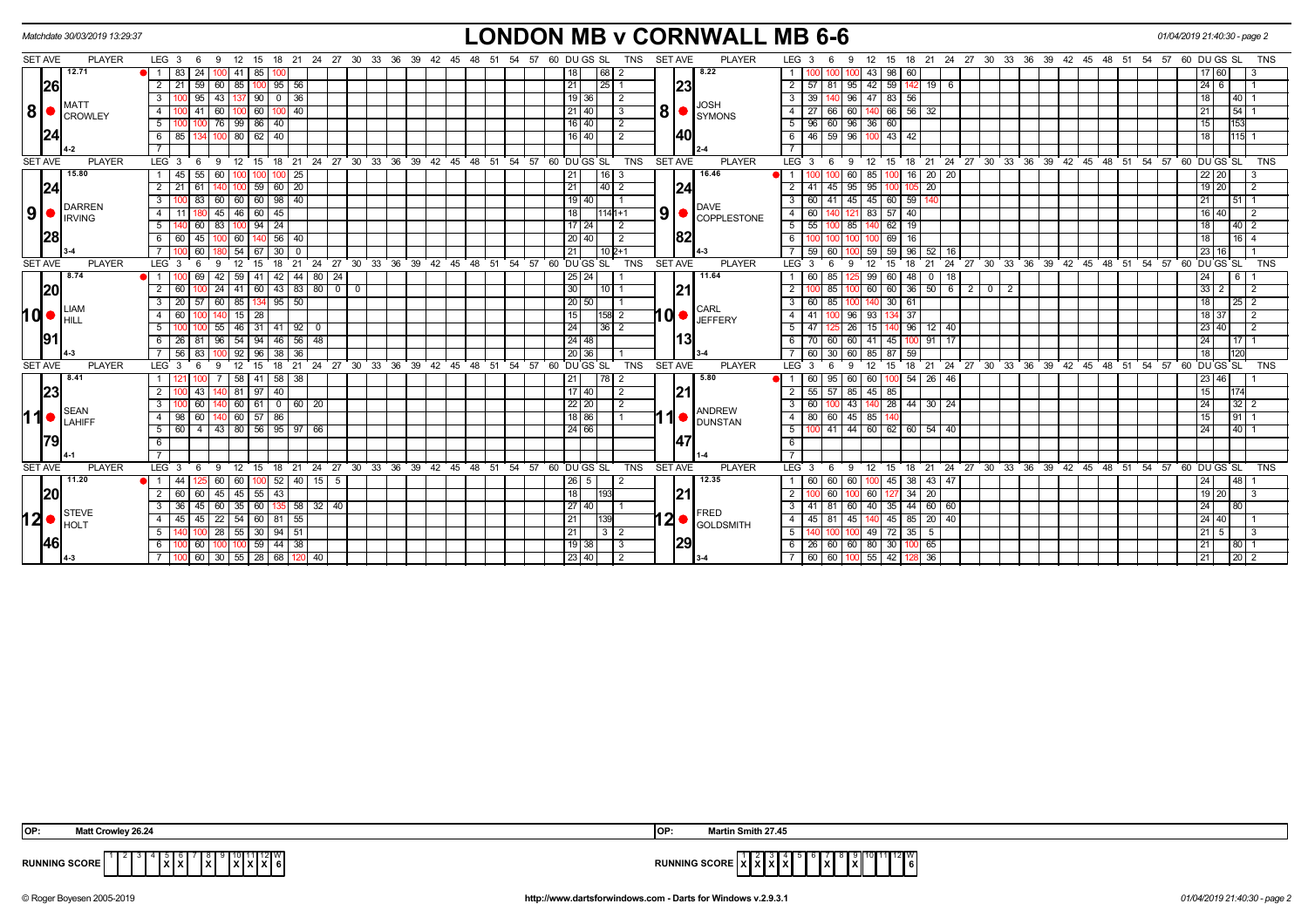| <b>LONDON MB</b>      |     |             |      |                |             |            |             |            |      |     |             | <b>CORNWALL MB</b>    |                             |        |      |            |             |            |             |                   |      |     |             |
|-----------------------|-----|-------------|------|----------------|-------------|------------|-------------|------------|------|-----|-------------|-----------------------|-----------------------------|--------|------|------------|-------------|------------|-------------|-------------------|------|-----|-------------|
| <b>PLAYER</b>         | W/L | <b>LWON</b> | LOST | <b>AVE</b>     | <b>TAVE</b> | <b>PTS</b> | <b>DRTS</b> | <b>TON</b> | TON+ | 180 | <b>TONS</b> | <b>IPLAYER</b>        | W/L                         | LWON l | LOST | <b>AVE</b> | <b>TAVE</b> | <b>PTS</b> | <b>DRTS</b> | <b>TON</b>        | TON+ | 180 | <b>TONS</b> |
| Danny Brown           |     |             |      | 21.28          | 4.60        | 2277       | 107         |            |      |     |             | Simon Furse           | <b>VV</b>                   |        |      | 22.08      | 7.60        | 2473       | 112         |                   |      |     | $6+1$       |
| Chris Hogg            |     |             |      | 23.96          | 9.54        | 3258       | 136         |            |      |     | $8 + 1$     | Dave Phillips         | $\lambda$<br><b>VV</b>      |        |      | 25.19      | 19.74       | 3376       | 134         |                   |      |     | $17 + 1$    |
| <b>Will Blackwell</b> |     |             |      | 25.15          | 7.60        | 3395       | 135         |            |      |     | $14+2$      | Joe Yendle            |                             |        |      | 21.96      | 12.24       | 3074       | 140         | n                 |      |     |             |
| <b>Tony Hamit</b>     |     |             |      | $25.7^{\circ}$ | 8.61        | 1851       |             |            |      |     |             | Martin Smith          |                             |        |      | 27.45      | 12.57       | 2004       | 73          | n                 |      |     | $10+2$      |
| <b>Matt Winzar</b>    | W   |             |      | 24.02          | 7.82        | 2426       |             |            |      |     | $6 + 1$     | Danny Robinson        |                             |        |      | 21.13      |             | 2219       | 105         |                   |      |     |             |
| Shane Wilson          | W   |             |      | 25.69          | 12.99       | 2004       | 78          |            |      |     | 12          | Sam Hicks             |                             |        |      | 22.24      | 6.86        | 1735       | 78          |                   |      |     |             |
| Dean Coughlan         |     |             |      | 19.09          | 6.61        | 1775       | 93          |            |      |     | 'n          | Daniel Jones          |                             |        |      | 21.09      | 4.61        | 2004       | 95          |                   |      |     |             |
| <b>Matt Crowley</b>   | W   |             |      | 26.24          | 12.71       | 2913       |             | 12         |      |     | -12         | Josh Symons           |                             |        |      | 23.40      | 8.22        | 2644       | 113         |                   |      |     |             |
| Darren Irving         |     |             |      | 24.28          | 15.80       | 3327       | 137         |            |      |     | $13+2$      | Dave Copplestone      | $\overline{M}$<br><b>VV</b> |        |      | 24.82      | 16.46       | 3400       | 137         | $12 \overline{ }$ |      |     | 15          |
| Liam Hill             | W   |             |      | 20.9           | 8.74        | 3303       | 158         |            |      |     |             | Carl Jefferv          |                             |        |      | 21.13      | 11.64       | 3339       | 158         |                   |      |     | 10          |
| Sean Lahiff           | W   |             |      | 23.79          | 8.41        | 2427       | 102         |            |      |     |             | l Andrew Dunstan      |                             |        |      | 21.47      | 5.80        | 2168       | 101         |                   |      |     |             |
| <b>Steve Holt</b>     | W   |             |      | 20.46          | 11.20       | 3172       | 155         |            |      |     | -10         | <b>Fred Goldsmith</b> |                             |        |      | 21.29      | 12.35       | 3279       | 154         |                   |      |     |             |
| <b>TOTALS</b>         |     | 34          | 31   | 23.20          | 0.00        | 32128      | 1385        | 84         |      |     | 107+6       | <b>I TOTALS</b>       |                             | 31     | 34   | 22.65      |             | 31715      | 1400        | 77                | 27   |     | $107 + 4$   |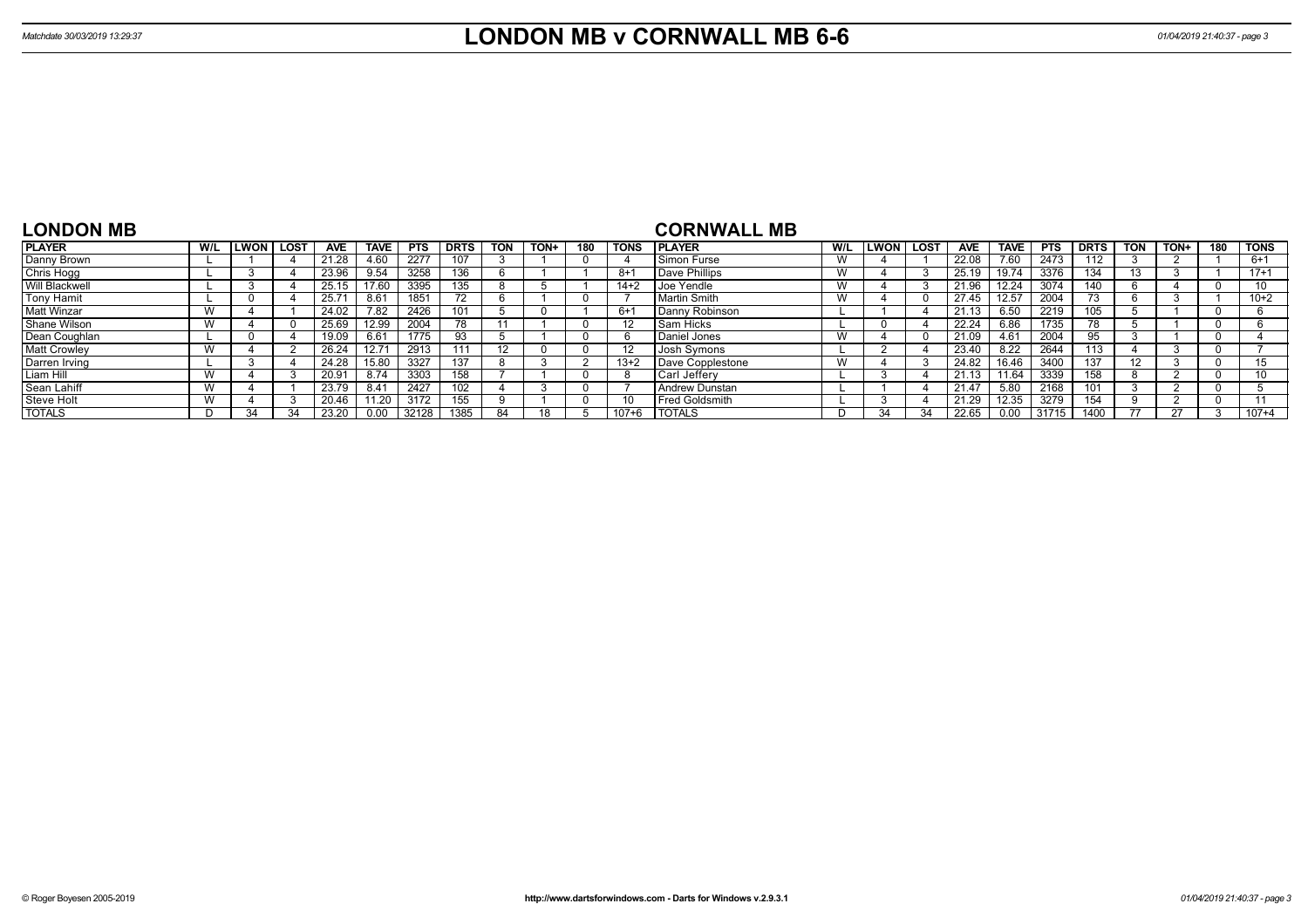|                | Matchdate 30/03/2019 11:19:05 |                                                                                             |                                                        | <b>LONDON WB v CORNWALL WB 4-2</b>                                                                                                         | 01/04/2019 21:39:59 - page 1    |
|----------------|-------------------------------|---------------------------------------------------------------------------------------------|--------------------------------------------------------|--------------------------------------------------------------------------------------------------------------------------------------------|---------------------------------|
| <b>SET AVE</b> | <b>PLAYER</b>                 | LEG <sub>3</sub><br>30<br>33<br>36<br>39<br>- 6<br>-9<br>-21<br>24<br>-27                   | 60 DU GS SL<br>TNS<br>57                               | PLAYER<br>LEG <sub>3</sub><br><b>SET AVE</b><br>- 27<br>30<br>33<br>36<br>39<br>- 42<br>- 51<br>-21<br>24<br>- 45<br>48<br>-54<br>15<br>18 | 60 DU GS SL<br><b>TNS</b><br>57 |
|                | 5.45                          | 41                                                                                          | 76 I                                                   | 1.40<br>30<br>-30<br>45<br>62<br>28<br>28                                                                                                  |                                 |
|                | 14 <br>LYNNE                  | 67   39   59   45   24   26   21   17   19   0  <br>28<br>$\sqrt{27}$<br>26 I               | $ 44 $ 3<br>$\mathbf{3}$                               | 13<br>22   98   44   45   45   57   20   16   0  <br>1651<br>22<br>$\overline{2}$<br>30<br><b>CAROL</b>                                    | 42<br>  8                       |
| $\mathbf{1}$   | <b>BIONDINI</b>               | $41 \mid 41$<br>40 85 46<br>$140$ 20<br>40<br>3                                             | 28 40                                                  | 60<br>11 21 30 42 60 41<br>60 41<br>3   26<br><b>DIGBY</b>                                                                                 | 109<br>30                       |
|                | 18                            | $0$ 52 16 0<br>$40$ 32 21<br> 16 <br>45 I<br>41<br>4                                        | 34 16                                                  | 43   45   30   24   41   40   55   26   28   60<br>4<br>108                                                                                | 82                              |
|                |                               | 5                                                                                           |                                                        | -5                                                                                                                                         |                                 |
| <b>SET AVE</b> | <b>PLAYER</b>                 | LEG <sub>3</sub><br>- 6<br>- 9<br>12<br>15<br>18<br>21                                      | 24 27 30 33 36 39 42 45 48 51 54 57 60 DUGS SL<br>TNS  | 21 24 27 30 33 36 39 42 45 48 51 54 57 60 DUGS SL<br><b>SET AVE</b><br><b>PLAYER</b><br>$LEG^{\cdot}$ 3<br>-9<br>- 12<br>15<br>18<br>-6    | <b>TNS</b>                      |
|                | 1.00<br>16                    | 85 80 20 20<br>24<br>26<br>80<br>44   81                                                    | 29 20                                                  | 6.07<br>43<br>55 45 78 26<br>84<br>45<br>76 I<br>18                                                                                        | 27                              |
|                |                               | $141$ 32 80 20<br>41<br>81<br>45<br>$_{9}$<br>47 I                                          | $\overline{32}$ $\overline{20}$                        | $99$ 34 30<br>26<br>$0$ 6<br>$\overline{2}$<br>$2 \mid 60$<br>43<br>99<br><b>COURTNEY</b>                                                  | 33<br>$2 \mid 1$                |
| $2\vert$       | IHOL:                         | 25<br>30   80   82<br>$\overline{3}$<br>60<br>37<br>60<br>55                                | 24<br>  72                                             | $3 \mid 60$<br>28<br>49<br>76<br>$24$ 37 47<br><b>HANCOCK</b>                                                                              | 23 47<br>$1+1$                  |
|                | 64                            | 60 60 41 26 60 44 60<br>30 <sup>1</sup>                                                     | 24<br>120                                              | 58 58<br>$25 \mid 45 \mid 70 \mid 40$<br>$4 \mid 45 \mid$<br>60<br> 38                                                                     | 27 40                           |
|                |                               | 5   66   60  <br>  45   22  <br>$\vert 42 \vert 26$<br>5 <sub>1</sub><br>85<br>l 100        | $\overline{50}$<br> 27                                 | 45<br>$127$ 24 80 35 5<br>5 <sup>1</sup><br>40 45<br>$3 - 2$                                                                               | 26 5<br>$\overline{2}$          |
| <b>SET AVE</b> | <b>PLAYER</b>                 | 21<br>24<br>27<br>LEG <sub>3</sub><br>18                                                    | 30 33 36 39 42 45 48 51 54 57 60 DUGS SL<br><b>TNS</b> | <b>SET AVE</b><br>PLAYER<br>LEG 3<br>27 30 33 36 39 42 45 48 51 54 57<br>18<br>21<br>24<br>15                                              | 60 DU GS SL<br><b>TNS</b>       |
|                | 5.40<br> 18                   | 83<br>59<br>48<br>$0$ 16<br>55 I<br>45                                                      | 27 16                                                  | 0.00<br>65<br>43<br>24   70   79  <br>43<br>- 3<br>66<br>113                                                                               | 16<br>27                        |
|                | <b>CARLY</b>                  | 44   21<br>1980<br>85<br>4   4                                                              | $32$   4                                               | $33 \mid 5 \mid 46 \mid 57 \mid 81 \mid 11 \mid 85 \mid 43$<br>38 <sup>1</sup><br><b>DANIELLE</b>                                          | 30<br> 74                       |
| 3 <sup>1</sup> | TOWNSEND                      | $95$ 60 55 100<br>  41   100   10   40  <br>$3^{\circ}$                                     | 24 40                                                  | 3<br>3   18   45   15   13   53   9   13   41<br>WOODBURY-DAVE'                                                                            | 294<br>24                       |
|                |                               | $\overline{4}$                                                                              |                                                        | $\overline{4}$<br>181                                                                                                                      |                                 |
|                |                               | 5                                                                                           |                                                        |                                                                                                                                            |                                 |
| <b>SET AVE</b> | <b>PLAYER</b>                 | $36 \quad 39 \quad 42 \quad 45$<br><b>LEG</b><br>30<br>33<br>21<br>24<br>27<br>18           | TNS<br>48 51 54 57 60 DUGS SL                          | 24 27 30 33 36 39 42 45 48 51 54 57 60 DUGS SL<br><b>SET AVE</b><br><b>PLAYER</b><br><b>LEG</b><br>21<br>12<br>15<br>18                    | <b>TNS</b>                      |
|                | 3.25<br> 18                   | 81<br>85 I<br>32                                                                            | 23 32                                                  | 0.00<br>85<br>59<br>85<br>26 47<br>161                                                                                                     | 128<br>21                       |
|                | DEE                           | $141$ 13 28 26 50 20<br>80<br>60<br>62<br><sup>2</sup><br>81                                | 30<br>40                                               | $45 \ 85 \ 55$<br>$54$ 78 0 30 0 10<br>82<br>$2 \mid 62$<br><b>PAULINE</b>                                                                 | 31<br>10 <sup>1</sup>           |
| 4              | BELCHER                       | $100$ 27 30 66 58 94<br>3<br>45<br>81                                                       | 24 94                                                  | 3   45   60   22   47   81   60   60<br><b>MEAD</b>                                                                                        | 126<br>21                       |
|                | 36                            | 41 85 28<br>$22$   45   45   41   60  <br>26                                                | 3011                                                   | 45   41   45   26   40   44   41   44<br>41<br>4 6 6 1<br>127                                                                              | $\overline{174}$<br>30          |
|                |                               | -5                                                                                          |                                                        | -5                                                                                                                                         |                                 |
| <b>SET AVE</b> | <b>PLAYER</b>                 | $30^{\circ}$<br>LEG <sub>3</sub><br>12<br>18<br>21<br>24<br>27<br>33<br>- 6<br>$\mathbf{q}$ | 36 39 42 45 48 51 54 57 60 DUGS SL<br>TNS              | <b>SET AVE</b><br><b>PLAYER</b><br>LEG <sup>3</sup><br>$24 \quad 27$<br>30 33 36 39 42 45<br>48 51 54<br>12<br>18<br>21<br>Q<br>15         | 57 60 DU GS SL<br>TNS           |
|                | 0.00<br> 15                   | $145 \mid 65$<br>-39  <br>43<br>l 81<br>  80   41   41  <br>- 3                             | 30 <br>22                                              | $\overline{0.00}$<br>60 41 66 41 41 45 40 40<br>41<br>45<br>16                                                                             | 31 40                           |
|                | <b>JANE</b>                   | 81   26   41   41   45   79   13  <br>26<br>58<br>80                                        | 33 <br>$\overline{4}$                                  | 43   58   58   60   41   83   24   40   52   20<br>2   22<br><b>EMMA</b>                                                                   | 31 20                           |
| $5\vert$       | BIGGS                         | 60   41   45   60   45   41   41   60<br>3<br>9                                             | $\overline{27}$<br>  99                                | 5<br>22   41   26   81   60   60   81   31   39  <br>$3 \mid 60$<br><b>DOW</b>                                                             | 29 39                           |
| 31             |                               | $\overline{4}$                                                                              |                                                        | $\overline{4}$<br>152                                                                                                                      |                                 |
|                |                               | 5                                                                                           |                                                        | 5                                                                                                                                          |                                 |
| <b>SET AVE</b> | <b>PLAYER</b>                 | LEG <sub>3</sub><br>24 27 30 33 36<br>- 6<br>12<br>15<br>21<br>-9<br>18                     | 39 42 45 48 51 54 57 60 DUGS SL<br><b>TNS</b>          | <b>SET AVE</b><br><b>PLAYER</b><br>18 21 24 27 30 33 36 39 42 45 48 51 54 57 60 DUGS SL<br>LEG <sup>3</sup><br>12<br>15<br>-9              | <b>TNS</b>                      |
|                | 5.53<br> 18                   | $41 \mid 26$<br>  60   82<br>40<br>6<br>60                                                  | 24                                                     | 7.33<br>$64 \ 68$<br>22<br>55<br>9<br>1181                                                                                                 | 24 68<br>$\overline{2}$         |
|                | <b>MANDY</b>                  | 41 41 62 60 96 20<br>41                                                                     | 23 20                                                  | $\sqrt{28}$<br>60 140 45<br>$2 \mid 41 \mid$<br>$0$ 0<br>153.<br><b>TYRIAN</b>                                                             | 24<br>$34 \mid 2$               |
| 6              | SOLOMONS                      | $100 \mid 60 \mid 26 \mid 41 \mid 57 \mid 30 \mid 2 \mid 38$<br>62<br>$3^{\circ}$<br>85     | 29 38                                                  | 6<br>$3 \mid 22$<br>26<br>7 60 13 41 40<br>100 85<br><b>JESSE</b>                                                                          | 27<br>107 1                     |
|                | 74                            | $60 \mid 60 \mid 60 \mid 60 \mid 83 \mid 100 \mid 0 \mid 38 \mid 20$<br>$\overline{4}$      | 27<br>$\vert 20 \vert 1$                               | 35   60   60   45   44   60   60   78   18  <br>4   41  <br> 46                                                                            | 28 18                           |
|                |                               | $\vert 100 \vert 45 \vert 58 \vert 60 \vert 43 \vert 41 \vert$<br>$5 \mid 41 \mid$          | 24 11                                                  | 100 45 60 81 60 39<br>5   41                                                                                                               | 21<br>$\sqrt{75}$ 1             |

| dv Solomons 18.74<br><b>OP</b>                                                                                                                                                 | Jurtnev Hancock 18.38<br>IOP:                                                          |
|--------------------------------------------------------------------------------------------------------------------------------------------------------------------------------|----------------------------------------------------------------------------------------|
| $\begin{bmatrix} 4 \\ 6 \\ 1 \end{bmatrix}$ $\begin{bmatrix} 6 \\ 8 \\ 4 \end{bmatrix}$ $\begin{bmatrix} 0 \\ 4 \end{bmatrix}$<br>RUNNING SCORE $ \mathbf{x} ^2$<br>$\ x\ x\ $ | i∥6 ∥W<br>$  \mathbf{\hat{x}} $ <sup>°</sup><br><b>RUNNING SCORE</b> '<br> 2 <br>1 X I |



© Roger Boyesen 2005-2019 **http://www.dartsforwindows.com - Darts for Windows v.2.9.3.1** *01/04/2019 21:40:00 - page 1*